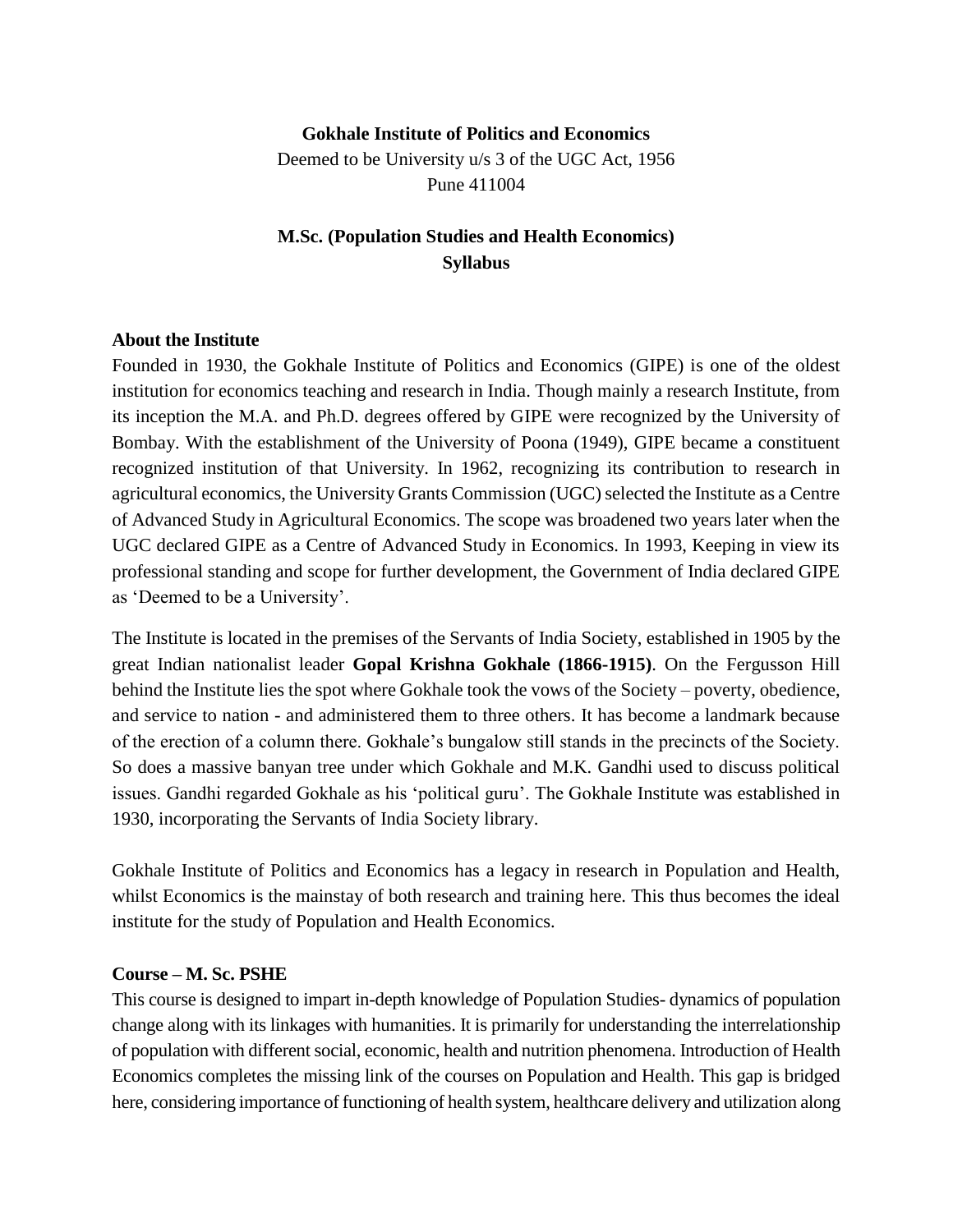with health financing and health insurance. This course is expected to shape scholars interested in Population, Public Health and Health Economics.

#### **Eligibility Criteria**

Admission to this courses is open to all those with a Bachelor's degree of a recognised University (recognised by UGC) with minimum 55% marks or equivalent grade in Economics, Sociology, Psychology, Anthropology, Social Work, Geography, Mathematics, Statistics, Health and allied sciences.

#### **Selection Criteria**

Selection of candidates will be on the basis of entrance test. Reservation for candidates will be considered as per GOI norms.

#### **Number of Seats**

For this course 40 students will be admitted.

#### **Duration of the Course**

The course, M.Sc. PSHE, is a two-years, four semester course.

#### **Number of Papers**

Every student has to complete minimum 20 papers (16 Compulsory Papers and 4 Elective Papers) for completion of the course. Students can select some elective papers, after discussing with the Co-ordinator of the course and concerned faculty members.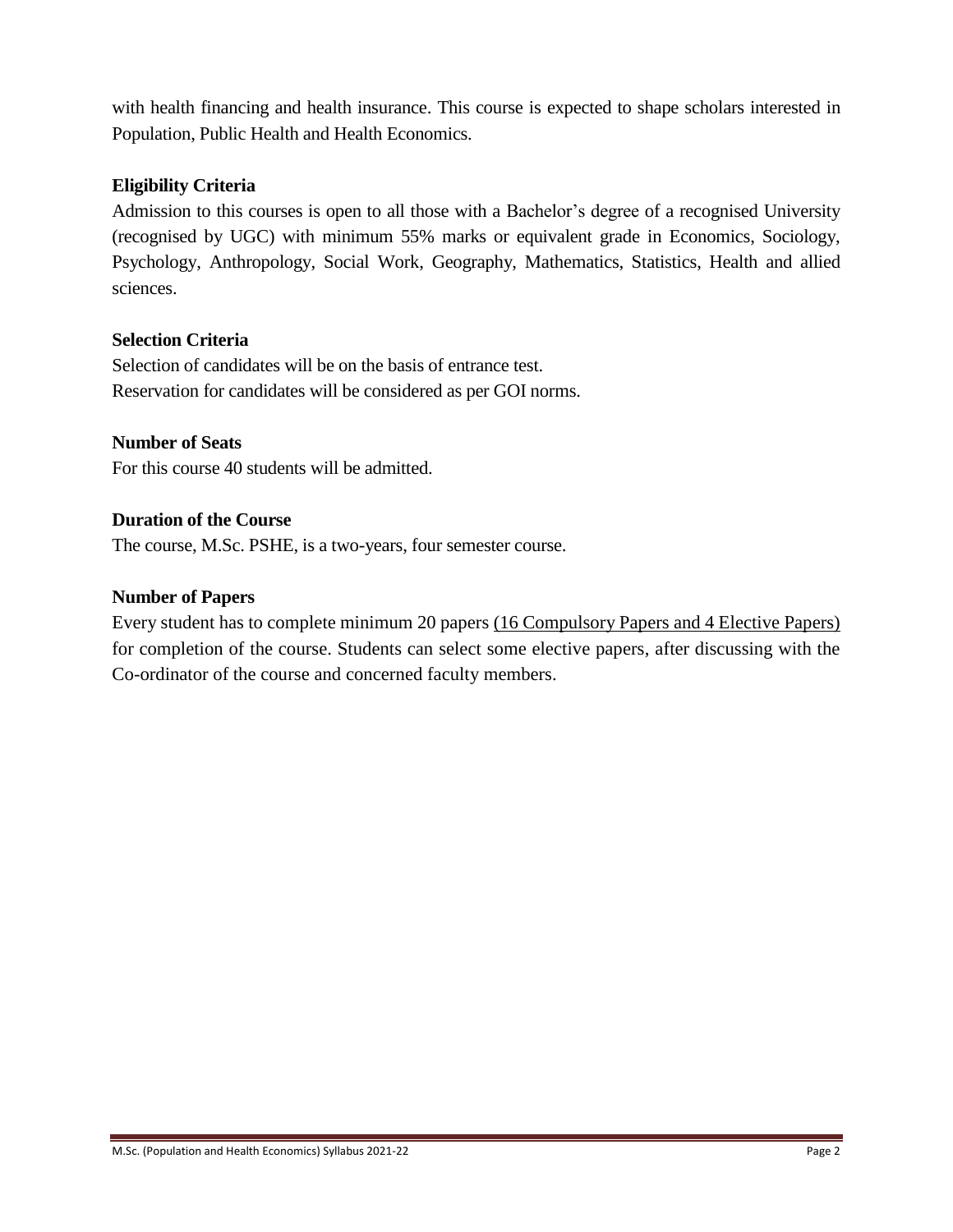# **M.Sc. (Population Studies and Health Economics) Course Structure**

| Sr. No.             | <b>Compulsory Papers</b>                           | Page Nos.               |  |
|---------------------|----------------------------------------------------|-------------------------|--|
| <b>Semester-I</b>   |                                                    |                         |  |
| Paper 1.1           | Population, Size and Structure                     | $\overline{\mathbf{4}}$ |  |
| Paper 1.2           | Fertility                                          | 6                       |  |
| Paper 1.3           | Mortality and Morbidity                            | 7                       |  |
| Paper 1.4           | Introduction to Principles of Economics            | 8                       |  |
| Paper 1.5           | <b>Biostatistics</b> (Statistical Methods)         | 10                      |  |
| Semester-II         |                                                    |                         |  |
| Paper 2.1           | Migration and Urbanization                         | 12                      |  |
| Paper 2.2           | Population and Development, Population Projections | 13                      |  |
| Paper 2.3           | Public Health and Epidemiology                     | 15                      |  |
| Paper 2.4           | Health Economics $-1$                              | 17                      |  |
| Paper 2.5           | Research Methodology $- I$                         | 18                      |  |
| <b>Semester-III</b> |                                                    |                         |  |
| Paper 3.1           | Population and Health Policies and Programmes      | 19                      |  |
| Paper 3.2           | Health Economics - II                              | 21                      |  |
| Paper 3.3           | Population and Health $- I$                        | 22                      |  |
| Paper 3.4           | Research Methodology - II                          | 24                      |  |
| Paper 3.5           | Actuarial Methods for Health and Life Insurance    | 26                      |  |
| <b>Semester-IV</b>  |                                                    |                         |  |
| Paper 4.1           | Population and Health - II                         | 28                      |  |
| Paper 4.2           | Applications of Statistical Software               | 30                      |  |
| Paper 4.3           | Health Economics - III                             | 32                      |  |
| Paper 4.4           | Term Paper (In consultation with the Faculty)      | 34                      |  |

| <b>Elective papers:</b> |                                                        |    |  |
|-------------------------|--------------------------------------------------------|----|--|
| Paper E1                | <b>Behavioural Economics</b>                           | 35 |  |
| Paper E2                | Social Exclusion and Inclusive Policy                  | 37 |  |
| Paper E3                | Academic Writing - (Swayam Platform)                   | 39 |  |
|                         | https://onlinecourses.swayam2.ac.in/cec20_ge29/preview |    |  |
| Paper E4                | <b>Accountancy And Financial Statement Analysis</b>    | 41 |  |
| Paper E5                | <b>Business Analytics</b>                              | 43 |  |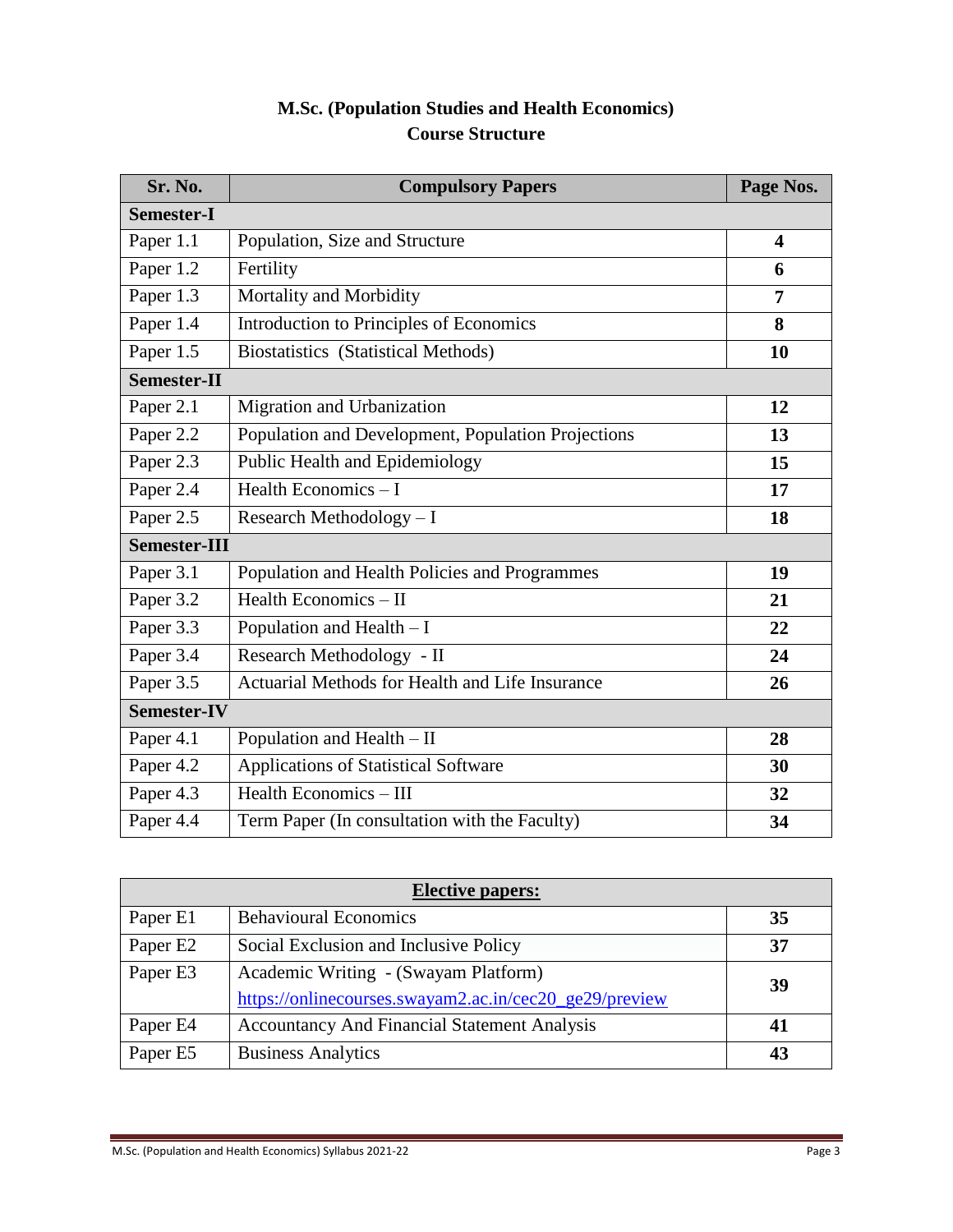## **Compulsory Papers**

#### **Semester 1 Paper 1.1 - Population, Size and Structure**

This is a course on fundamentals of population studies and nature of population. Objective of the course to enrich knowledge of the students about nature and scope of population studies, population growth and distribution around the world and India, and selected theories of population.

#### **Unit 1**

- Interdisciplinary nature of Population studies
- Components of population change Fertility, Mortality, Migration, and their interrelationships
- World population size and growth
- Indian population size and growth by regions
	- Growth and Population momentum
	- Growth rate of population decadal, annual

#### **Unit 2**

#### **Sources of Population data**

- Population Census
	- History of Census taking in India
	- Housing Data Assets and amenities
	- Population Data Individual information
	- Uses of Census data
- Sample Registration System
- Vital registration System
- National Sample Survey
- Large sample demographic Surveys-National Family Health Survey

#### **Unit 3**

#### **Characteristics and Structure**

- Housing Assets and Amenities
- Age structure Age pyramids Population ageing
	- Demographic window of opportunity
	- Population sex ratios and its variation; Child sex ratio, Sex ratio at birth, Sex ratio of elderly
	- Factors affecting age and sex structure
	- Changing patterns of sex ratio in India, North-south divide, 'Missing women'
	- Literacy and education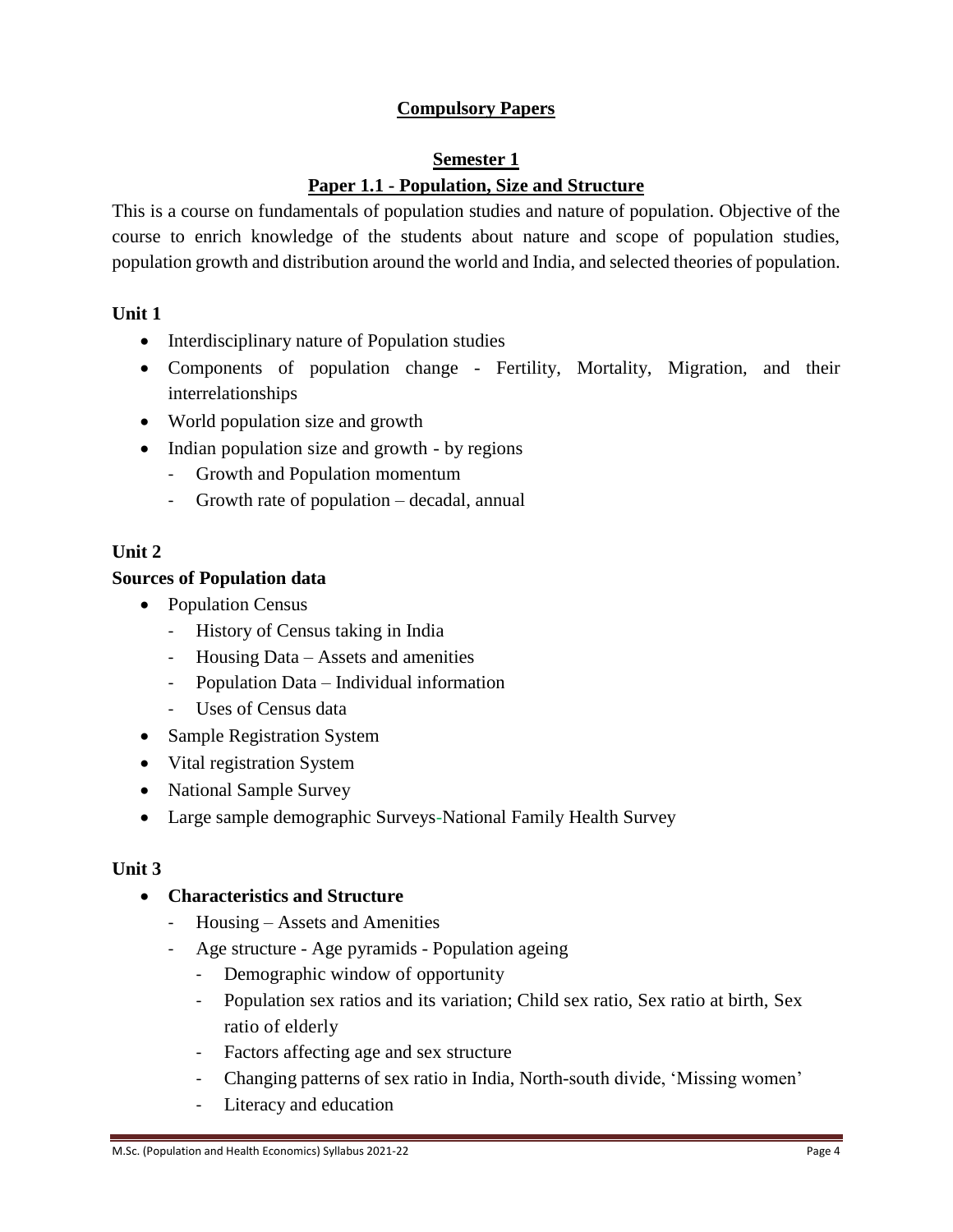- Work force participation
- Religion, Scheduled caste and Scheduled Tribe population

#### **Unit 4**

## **Population Theories**

- Malthusian Theory: Theme and Criticism.
- Optimum population theory,
- Mathematical and Biological theories
- Demographic Transition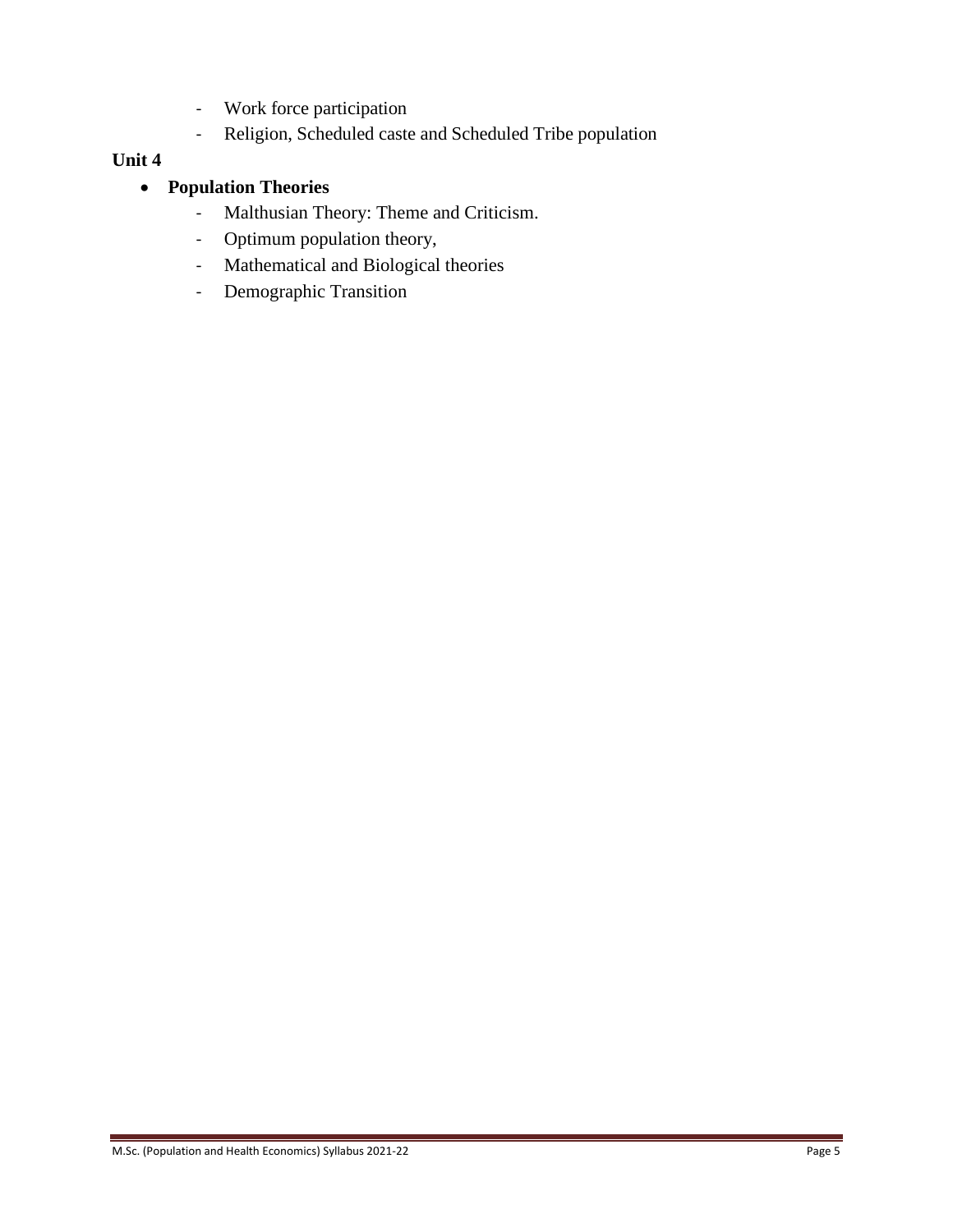## **Paper 1.2 – Fertility**

This paper presents the different features of fertility and nuptiality as well as theories of fertility. The course also enables students to understand different aspects of fertility and nuptiality and its correlates. It provides knowledge about various concepts of fertility and nuptiality, measures of fertility and nuptiality, factors affecting fertility and nuptiality along with levels and trends of fertility and nuptiality and socio-economic theories of fertility.

### **Unit 1**

- Importance of the study of fertility
- Physiology, concepts and definitions of basic terms fecundity, fertility, conception, contraception, pregnancy, abortion, still- birth, menarche – menstrual cycle, menopause, family size
- Marriage, widowhood, divorce, separation, sources of data and limitations.
- Concepts and measurements of cohort and period fertility
- Fertility levels and Trends in the World Developed and Developing countries scenario
- Fertility Levels, trends and differentials in India

## **Unit 2 – Measures of fertility**

- Crude birth rate, child-women ratio, children-ever born, childlessness, general fertility rate, age-specific fertility rate, total fertility rate, marital fertility rate, rates specific for parity and duration of marriage, parity progression ratios, closed and open birth intervals, cohort fertility, gross reproduction rate, net reproduction rate
- Indirect estimation of fertility
- Family planning

## **Unit 3 - Nuptiality**

- Concept and analysis of marital status
- Measurements of Nuptiality: Singulate mean age at marriage, Synthetic cohort methods
- Trends in age at marriage and its significance, Age at marriage and fertility
- Demographic, physiological, social, cultural, economic and psychological factors affecting nuptiality and fertility

### **Unit 4 - Theories of fertility**

- Social and Economic Theories of Fertility: Social capillarity theory, Theory of change and response, Fertility transition theory, Threshold hypothesis, Wealth flow theory. Micro economic theories of fertility (theories by Liebenstein, Becker and Easterlin).
- Davis-Blake intermediate variables framework
- Bongaart's proximate determinants of fertility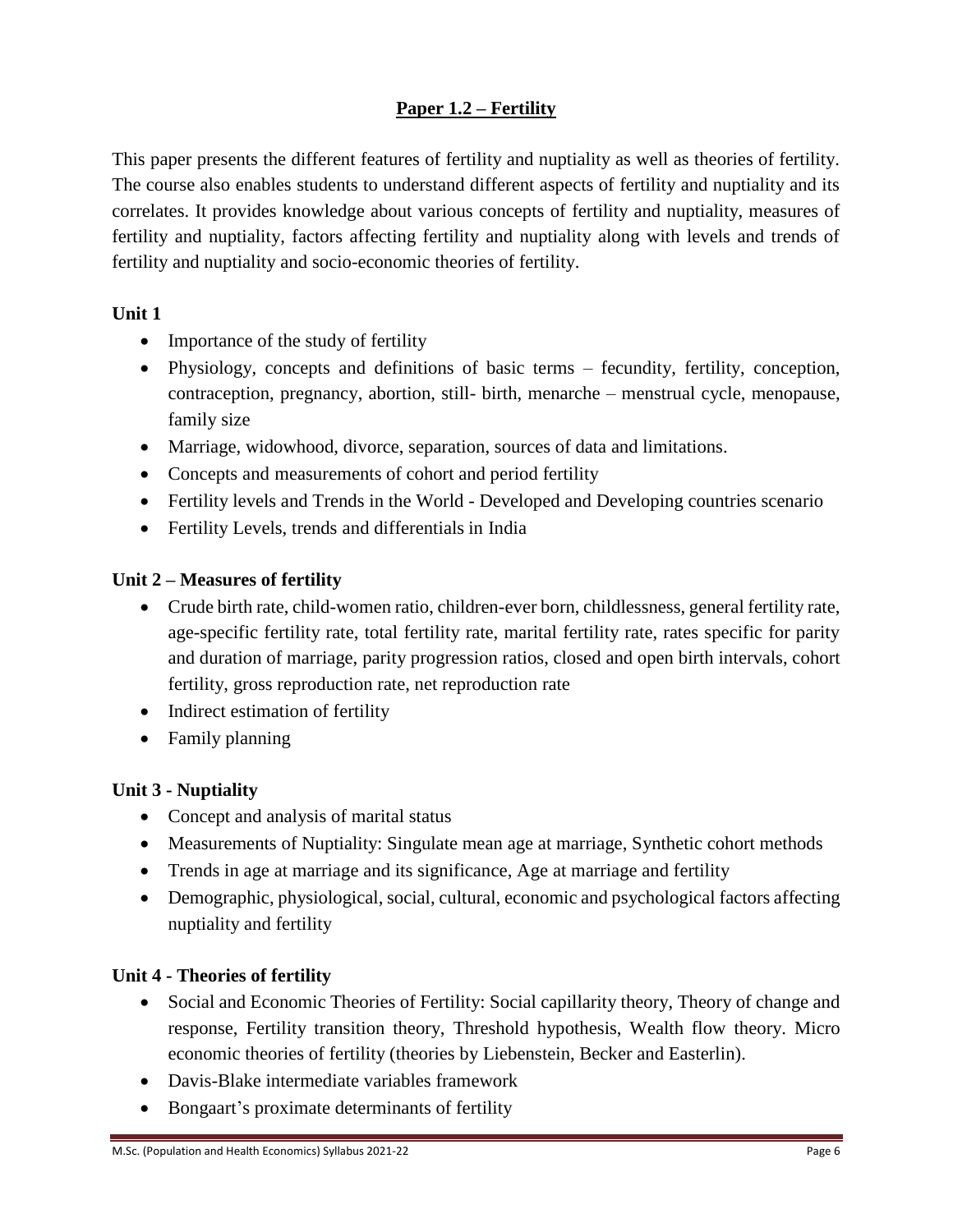## **Paper 1.3 - Mortality and Morbidity**

This paper enables assumes importance on the background of Population Studies as also Health Economics; primarily because efforts are usually to control morbidity and mortality with respect to available resources. This would make students basic concepts and measures of mortality and morbidity along with burden of disease, life table and cause of death.

### **Unit 1**

- Concepts and measurement of mortality, Importance of the study mortality, Sources of data and limitations
- Basic measures of mortality: Crude death rate; age, sex, marital status, Specific and standard death rates.
- Levels, trends and determinants of mortality in modern times, Developed and Developing countries scenario - Levels and trends, Indian scenario – Levels, trends and Differentials
- Determinants of mortality

## **Unit 2**

- Importance of the study of infant and childhood mortality, infant mortality rate; neonatal, post- neonatal and peri-natal mortality rate
- Reasons for high IMR in India and prospects of decline, Maternal mortality rate, ratio, levels and trends, Maternal mortality – Estimates. Trends, Importance of indicator
- Differentials and trends in developed and developing countries and in India,
- Major child survival initiatives, Healthcare utilization

## **Unit 3**

- Definition of morbidity, incidence and prevalence of disease.
- WHO classification of causes of death, changing patterns of causes of death;
- Epidemiological transition, Health transition
- Non-communicable diseases, Global burden of Diseases
- Undernutrition and Over nutrition

## **Unit 4 -** Life tables

- Concepts, definitions of columns
- Current and cohort life tables
- Complete life tables and abridged life tables
- Construction of life tables
- Model life tables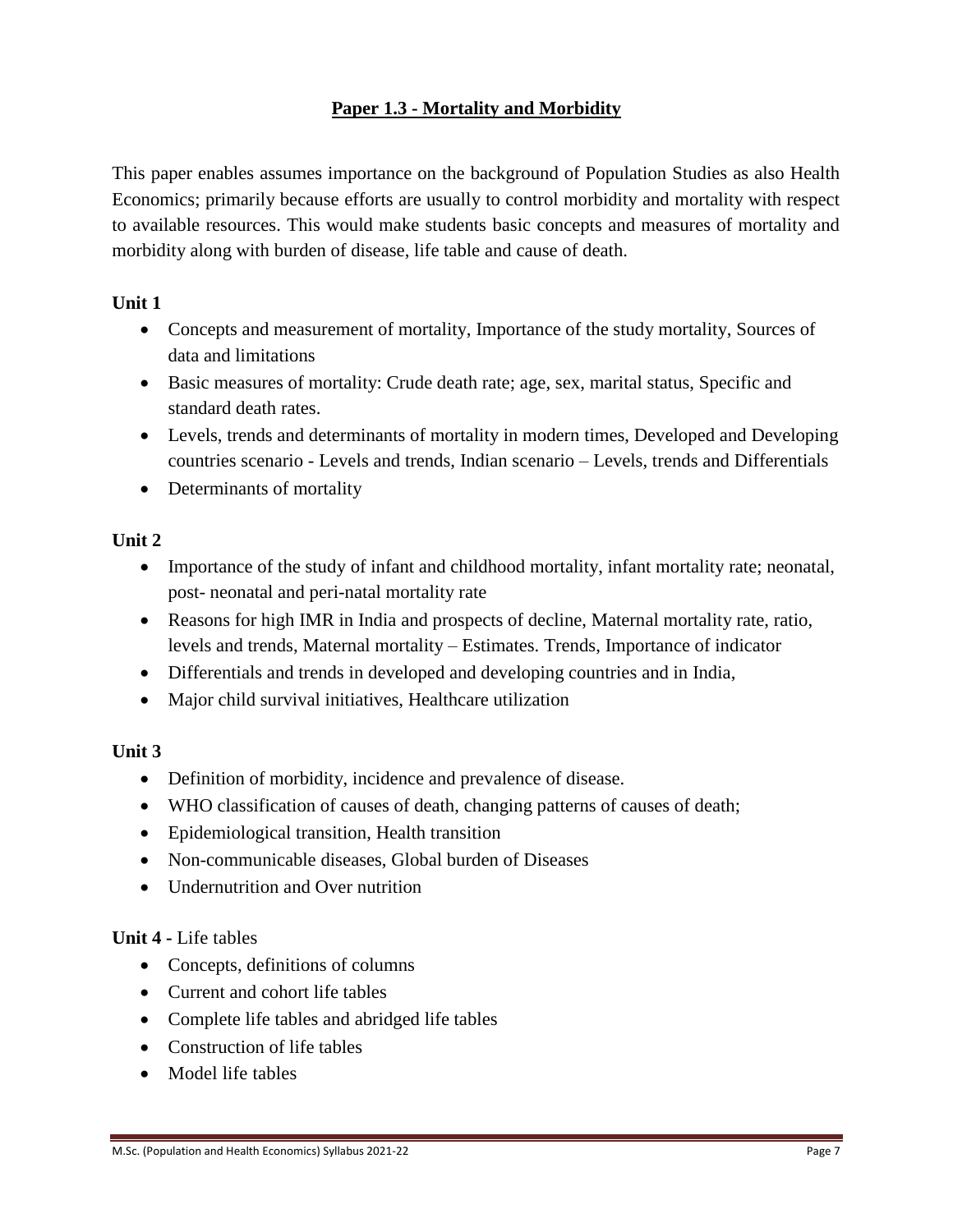### **Paper 1.4 - Introduction to Principles of Economics**

This course is an attempt to develop the understanding of theoretical structure of microeconomics and macroeconomics which are necessary for the understanding of Population studies and health economics. The objective of this course is to develop an understanding of the basic principles of economics. It is intended to improve student's analytical skills and ability to solve problems, which will be useful in several other areas of the program. The topics have been chosen in a way that it should match the basic spirit of the program. By the end of this course the student is expected to be familiar with basic concepts of microeconomics and macroeconomics and acquire analytical skills to analyze problems of economic policy. Examples and exercises would be covered to provide a flavour of various applications. It does not require any previous knowledge of economics. Familiarity with calculus and optimization theory will be helpful.

#### **Unit 1 - Theory of demand and supply:**

 Theory of demand and supply, theory of production and cost, brief introduction of neoclassical utility theory, revealed preference theory, brief introduction to behavioural Economics, Nudge theory, experimental economics, concept of supplier induced demand and concept of merit good here

#### **Unit 2 - Theory of Market**

• Perfect Competition, Monopoly, and Monopolistic Competitions, oligopoly, short run and long run market equilibrium. Efficiency and welfare. Monopoly: Monopoly power, Equilibrium output and prices, Effect on welfare, Price discrimination – first, second, and third degree, Quality choice under monopoly. Monopolistic Competition, mergers and acquisition, economics of regulations and competitions oligopoly and economic theoretical models, externalities and market failures, missing markets

#### **Unit 3 - Macroeconomic Measurement**

- An overview of National Accounting, Conventions about National Accounting Sectors, Concept of value added by production, National Product at market price and factor cost, Gross and Net Production
- Methods of Income Estimation The Product Approach, The Expenditure Approach, The Income Approach
- Accounting for environmental and Social Dimensions, Physical quality of life index and Human Development Index, Environmentally Adjusted Net Domestic Product, Accounting of healthcare expenditure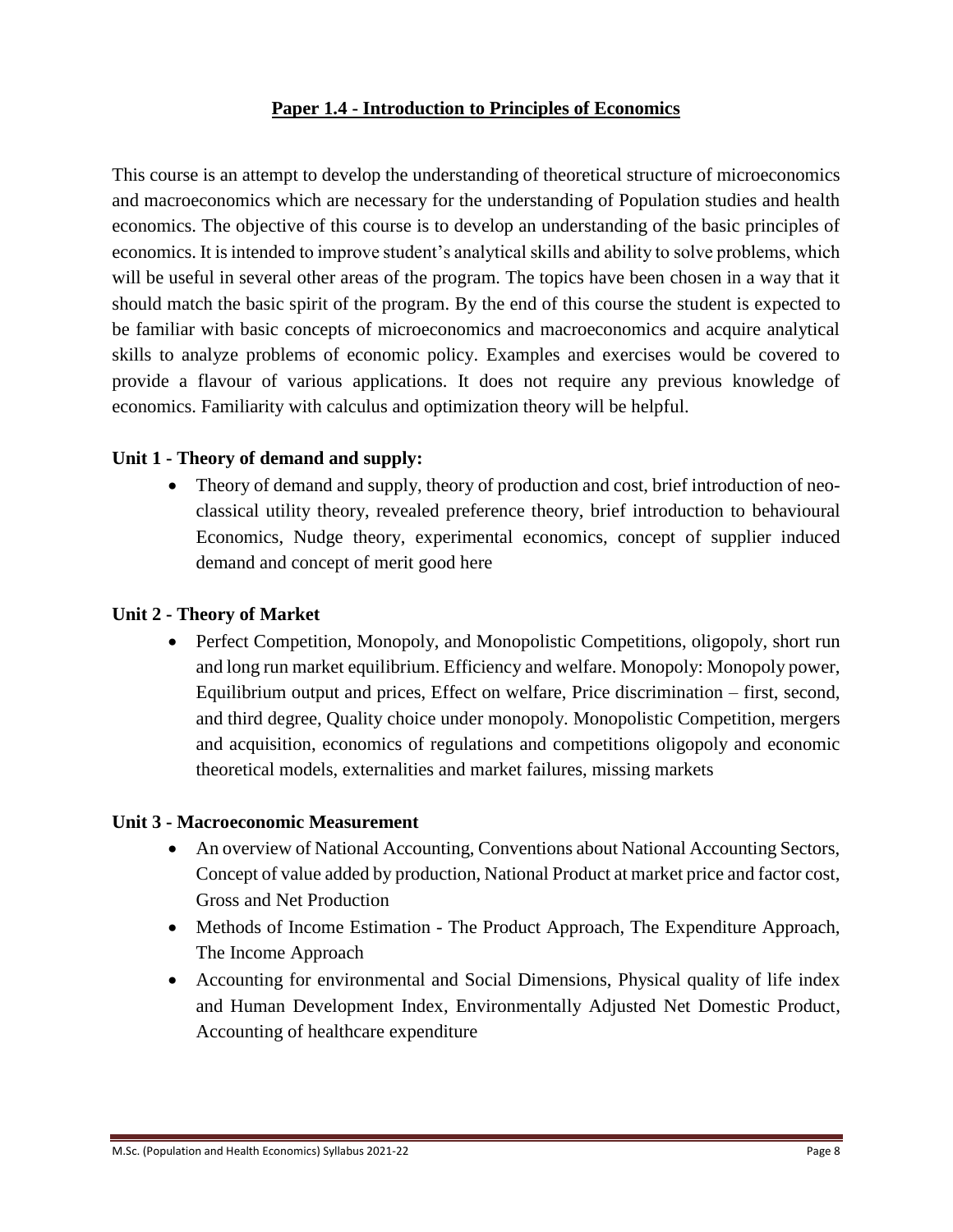### **Unit 4 - Public Expenditure Theory**

 Pure theory of public expenditure- Empirical evidence on public expenditure theories. Public Sector Pricing- Pricing of Public Utilities. Public expenditure management and control, Social infrastructure and financing of human development. Growth, nature and composition of public expenditure in India, Sustainability issues of Centre and State expenditure in India, Concept, measurement and magnitude of subsidies, Issues related to subsidies in India

#### **Unit 5 -**

- Taxation and Distribution
- Transfer Program Economies of the elderly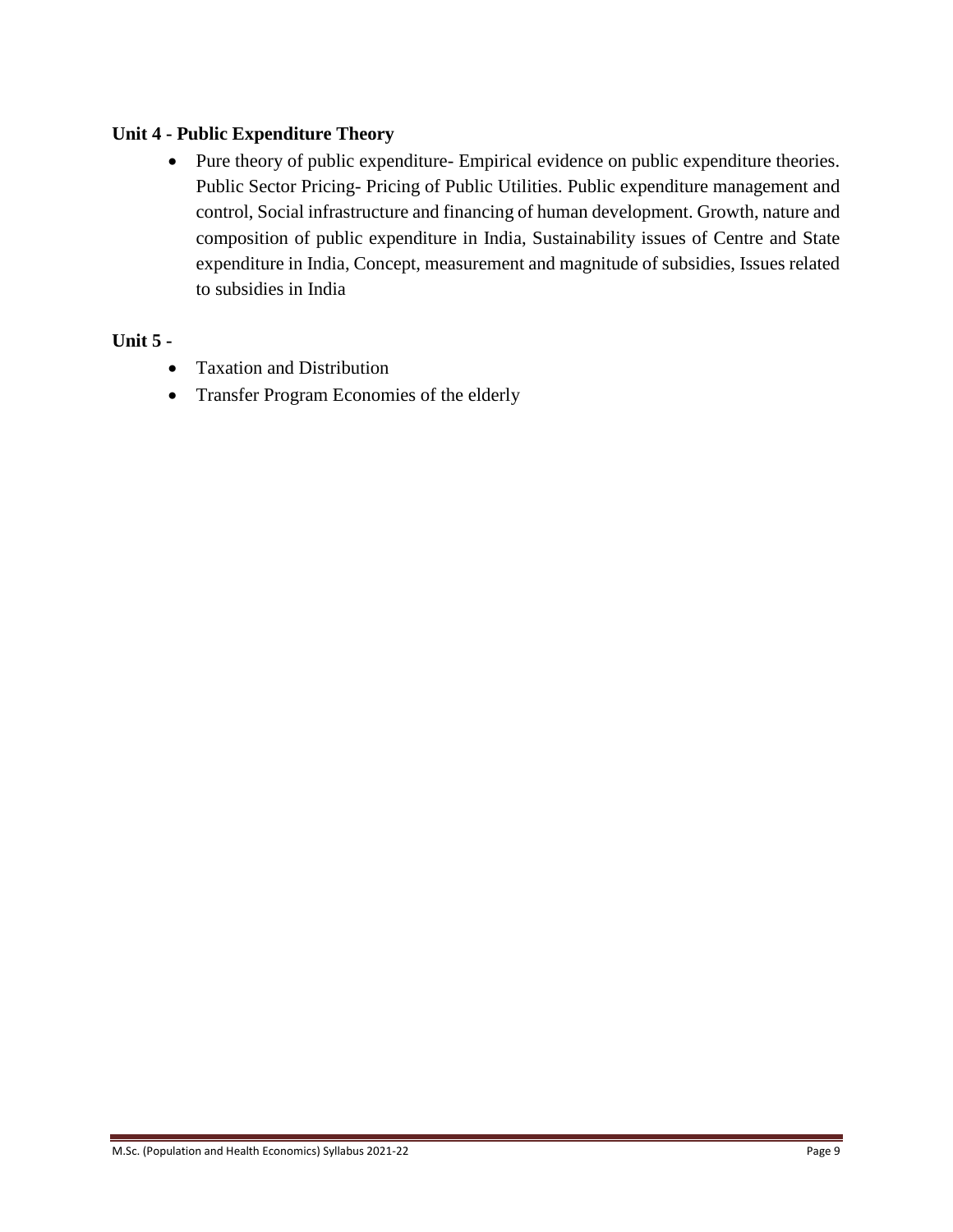### **Paper 1.5 - Biostatistics (Statistical Methods)**

This is to enable the students to understand the theoretical aspects of basic statistical methods and its applications. After completing this courses students will understand the use of basic statistical methods including descriptive statistics – various measures, probability theory and distributions, testing of hypothesis, nonparametric tests and correlation and regression.

### **Unit 1 - Use of statistical methods**

- Description of data
- Types of measurements: Nominal, ordinal, interval and ratio scales.
- Frequency distributions: Raw data, frequency distributions, histograms and frequency polygons, relative frequency distributions, cumulative frequency distributions, ogives, frequency curves.

### **Unit 2 - Descriptive Statistics**

- Measures of Central tendency Arithmetic, Geometric, Harmonic mean, weighted mean, median, mode
- Measures from grouped data
- Measured of location; quartiles, deciles and percentiles.
- Measures of dispersion; mean deviation, quartile deviation, standard
	- o deviation, variance, computation of these measures from ungrouped and grouped data, co-efficient of variation, standardized variables and scores.

### **Unit 3 – Probability Distributions**

- Definition of probability, conditional probability
- independent and dependent events, mutually exclusive events.
- Random variables
- Discrete and continuous probability distributions.
- Mathematical expectation.
- The binominal distribution, the Poisson distribution, the normal distribution properties,
- Fitting theoretical distributions to sample data.

### **Unit 4 -Testing of Hypothesis**

- Concepts of statistical hypothesis,
- Decision rule, critical region
- Level of significance
- Type I and type II errors
- Large and small sample tests for means and proportions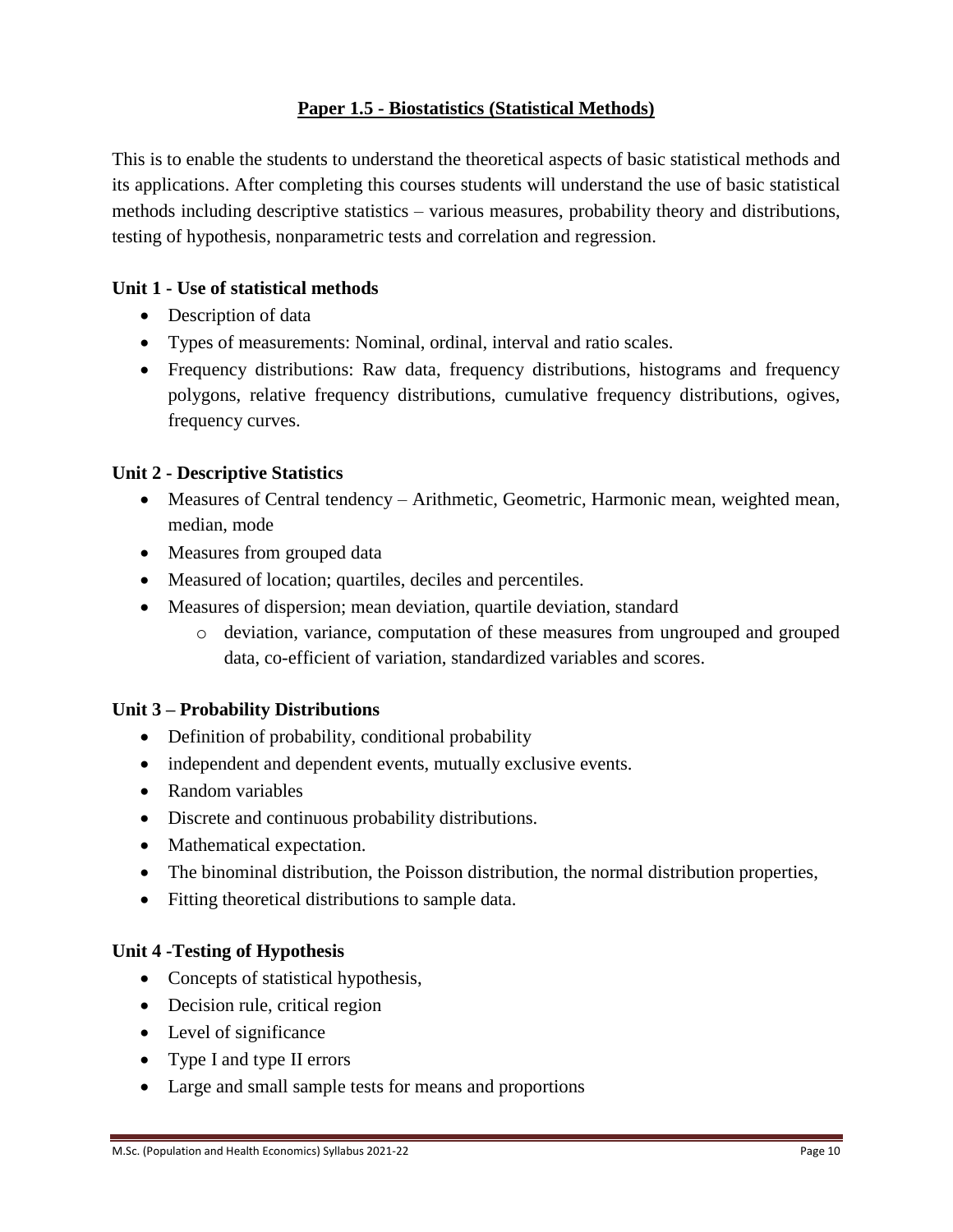- One sample test, two sample tests, one-way ANOVA
- Introduction to multivariate analysis

### **Unit 5 - Correlation and Regression**

- Concept of correlation
- Pearson correlation coefficient and its properties
- Linear / Bivariate regression
- Multiple linear regressions
- Logit and Probit regression
- One-way Analysis of Variance

#### **Unit 6 - Non-Parametric Tests**

- What is non-parametric tests
- One-Sample tests
- Paired sample test
- Independent sample test
- Chi-Square test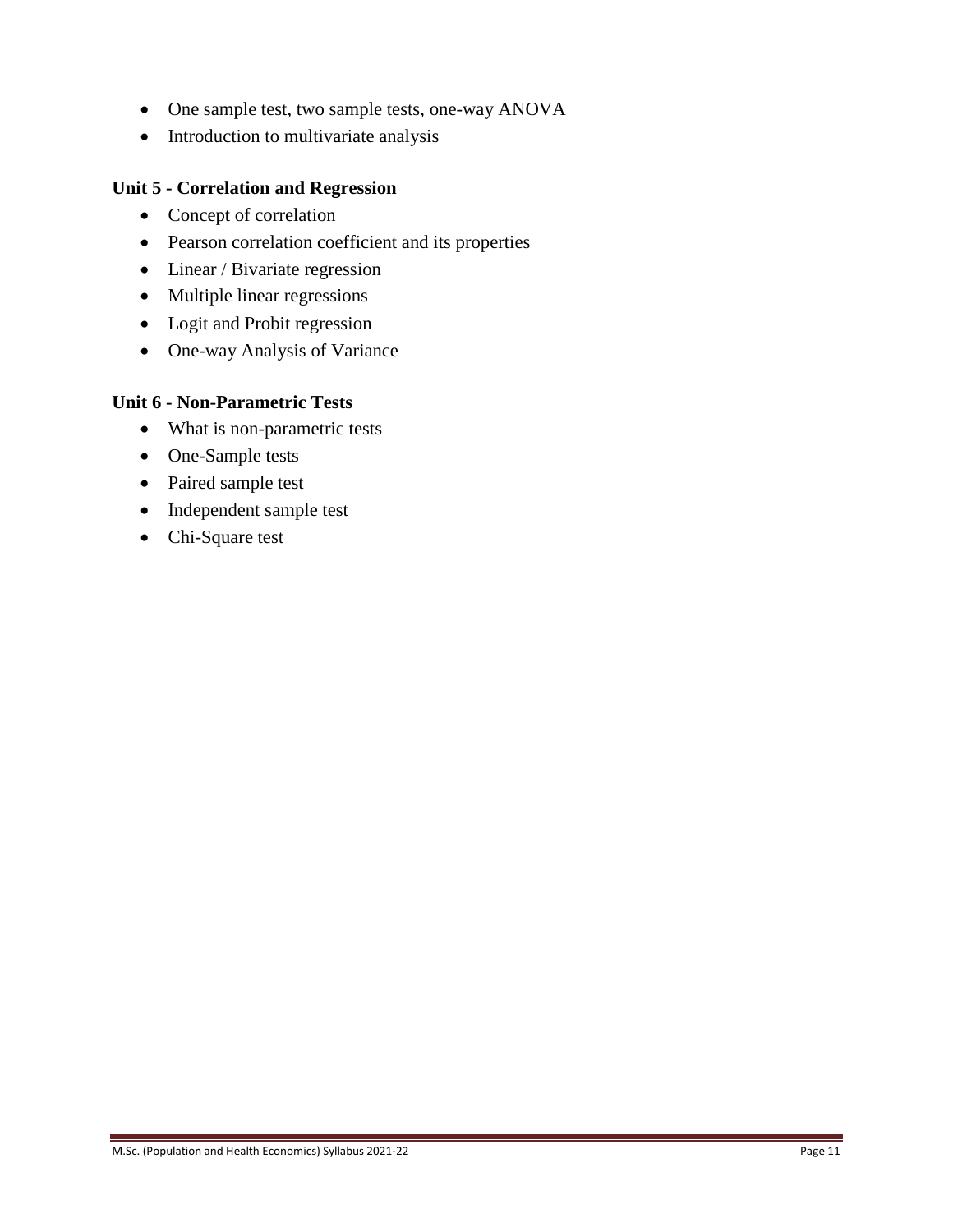## **Semester II Paper 2.1 - Migration and Urbanization**

Migration of population is one of the parameters of population change. This paper is for understanding of distribution of population and movement of population - migration and as a consequence, urbanization. Students will study spatial distribution of population, concept and measurement of migration, migration theories and also urbanization.

## **Unit 1 - Spatial Distribution of Population**

- Importance of the study and Measures of density or concentration
- Factors affecting the spatial population distribution and temporal changes
- Population distribution in the World and in India.

### **Unit 2 - Migration**

- Importance of the study of migration, Basic concepts and definitions
- Sources of data and limitations
- Types of migration: internal, international, temporary and refugee,
- Trends and differentials in internal migration in India and its states
- Causes and consequences of migration

### **Unit 3 – Measures of migration**

- Measuring Migration: Place of Birth, Place of Last Residence, Duration of Stay and Combinations of the three
- Indirect methods of estimating Migration: Growth Rate method, Vital Statistics method, Life Table and Census Survival Ratio methods

### **Unit 4 - Theories of Migration**

 Theories of migration: pull and push factors, Ravenstein's laws of migration, Lee's theory of migration

### **Unit 5 - Urbanization**

- Basic concepts and importance of study, Sources of data
- Concept of urban and its definitional change in the Indian censuses
- Land Use, Urbanisation and its impact of Environment, Land use pattern theory
- Measures of degree, tempo and concentration of urban population
- Levels and trends of urbanization in developed and developing countries and India
- Process of urbanization and suburbanization, and rural urban continuum; Smart cities
- Problems associated with and policies and programmes affecting urbanization in India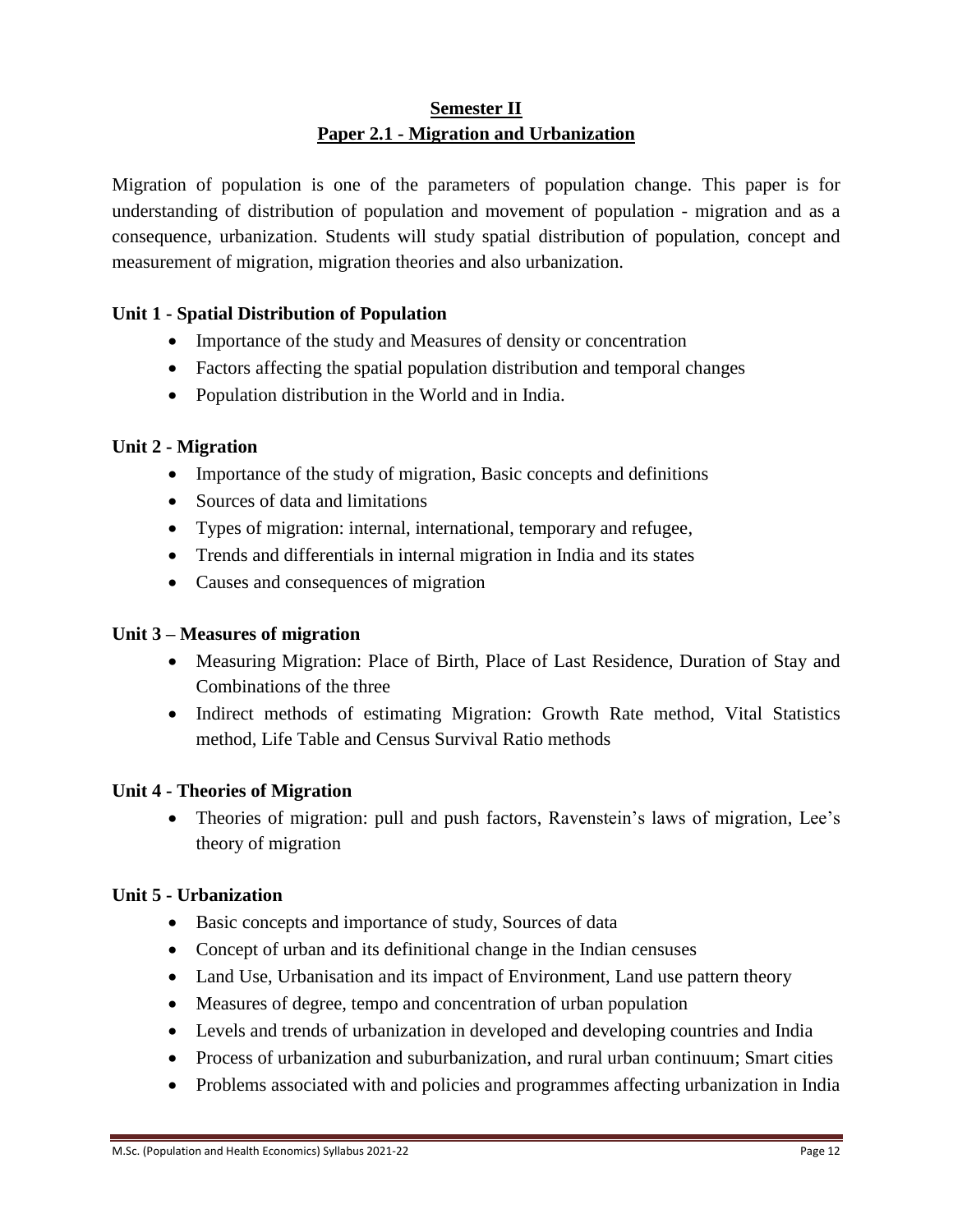## **Paper 2.2 – Population and Development, Population Projections**

This paper includes population and development as well as population projections. It is about various aspects of development and its inter-relationship with different aspects of population. Students will understand about basic concepts of development, especially in relation to Demography. Population projections is a requirement for planners so the thought and techniques of population projections are necessary.

#### **Unit 1 - Basic Concepts in Development**

- Concept and Indicators of Economic Development
- Classical and Harrod Domar Models of Economic Growth
- Approaches to Development
- Changing Concept of Development
- Emphasis of Distributive Aspect, Social Aspects,
- Physical Quality of Life Index (PQLI) and Human Development Index (HDI)
- Population Growth and Development: Effects of Change in Population Size and Structure, and Composition on Economic and Social Development, and vice-versa, Sustainable Development Goals

#### **Unit 2 - Demographic Aspects of Development**

- Development and Modernization
- Population and Natural Resources
- Factors of Production, Socio-economic and Demographic factors influencing Capital Formation
- National Income, Per Capita Income, Savings and Investment

#### **Unit 3 - Manpower and Labour Force**

- Economic Structure of Labour Force
- Manpower Demand and Utilization, Unemployment and Underemployment
- Factors Influencing Manpower Supply and Patterns
- Effects of Factor Pricing and Factor Proportions on the Labour Market

#### **Unit 4 - Labour Force in India**

- Measurement of Labour Force Participation in India, Census and NSS Data,
- Changes in the Concept, Structure, Levels and Trends in Labour Force Participation
- Economic Development and Labour Force Participation
- Labour Force and Migration, and Brain Drain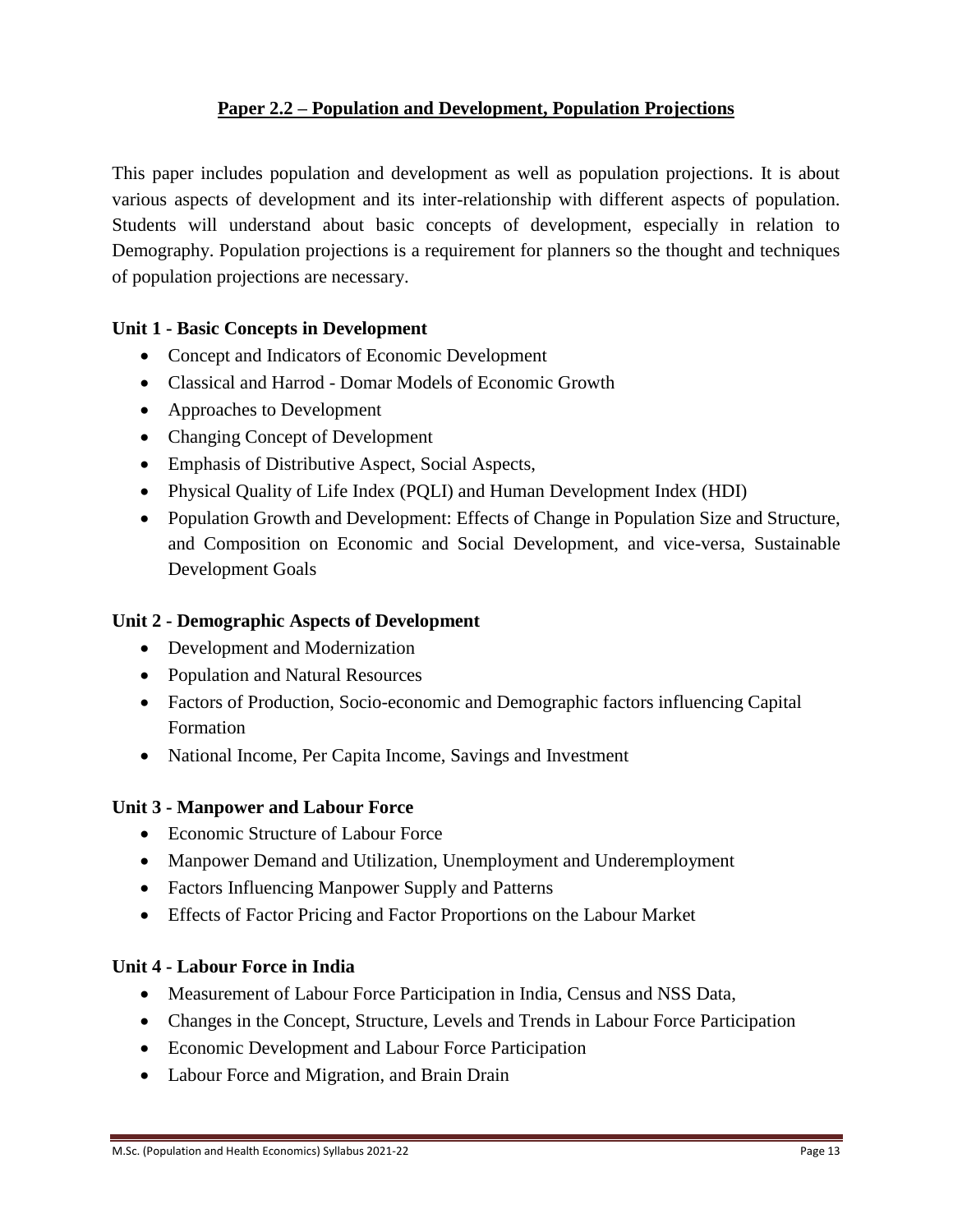## **Unit 5 – Population Projections**

- Population Projections: Importance of population projections, Issues and principles
- Methods of population projections: Component method of population projection, Agedisaggregated method, Projection of fertility, mortality and migration, Ratio method of population projection, Projection of population at the sub-national level, Methodology of projecting total population, age-wise population,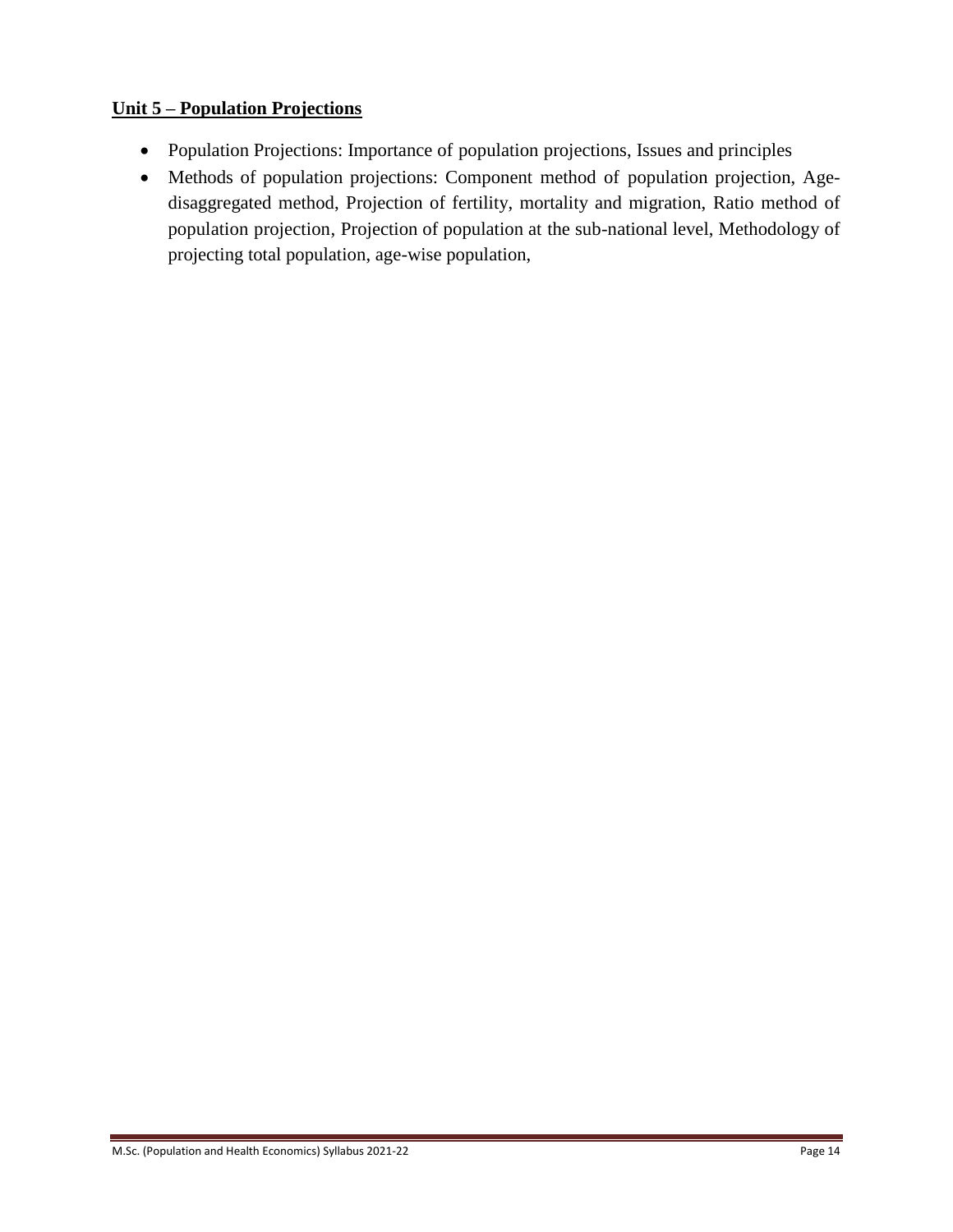## **Paper 2.3 - Public Health and Epidemiology**

This paper is for the introduction of concept and system of public health. It is about methods of prevention and health promotion. This is to understand determinants and measures of health / morbidity. Along with it the paper includes Epidemiology to familiarize students about science, methods and applications of epidemiology in public health decision making

### **Unit 1- Concepts and definitions of Public Health and its components**

- Health, its determinants
- Public health, The science and practice of public health, History of public health
- Public Health Structure in India
- Disease, its measures and prevention (Communicable and non-communicable)

### **Unit 2- Measurements and Evolution of Public Health initiatives**

- Measures of disease in population
- Global health and epidemiological transition
- Sources of global health data
- Evolution of global public health initiatives: primary health care, selective primary health care, MDGs, SDGs

### **Unit 3 - Healthcare Systems and Policy**

- Health systems goals, elements and characteristics, multi-levels of operations, interactions and interrelationships
- Health systems frameworks: six building blocks of health systems Governance, Financing, Human resource
- Health Care Systems in India: health care system includes many sectors or subsystems, types of service providers, sources and methods of financing, and regulations
- Model of health care system in India
- Health system development and strengthening
- Challenges in Public health delivery system: with ref to delivery, performance, effectiveness, efficiency, and equity
- Discussion about the sources of problems and potential solutions
- $\bullet$  Health Policy and analysis policy actors, focus and forms of policy analysis policy analysis triangle

#### **Unit 4 - Fundamentals of Epidemiology**

Historical aspects, evolution, definition, aim and uses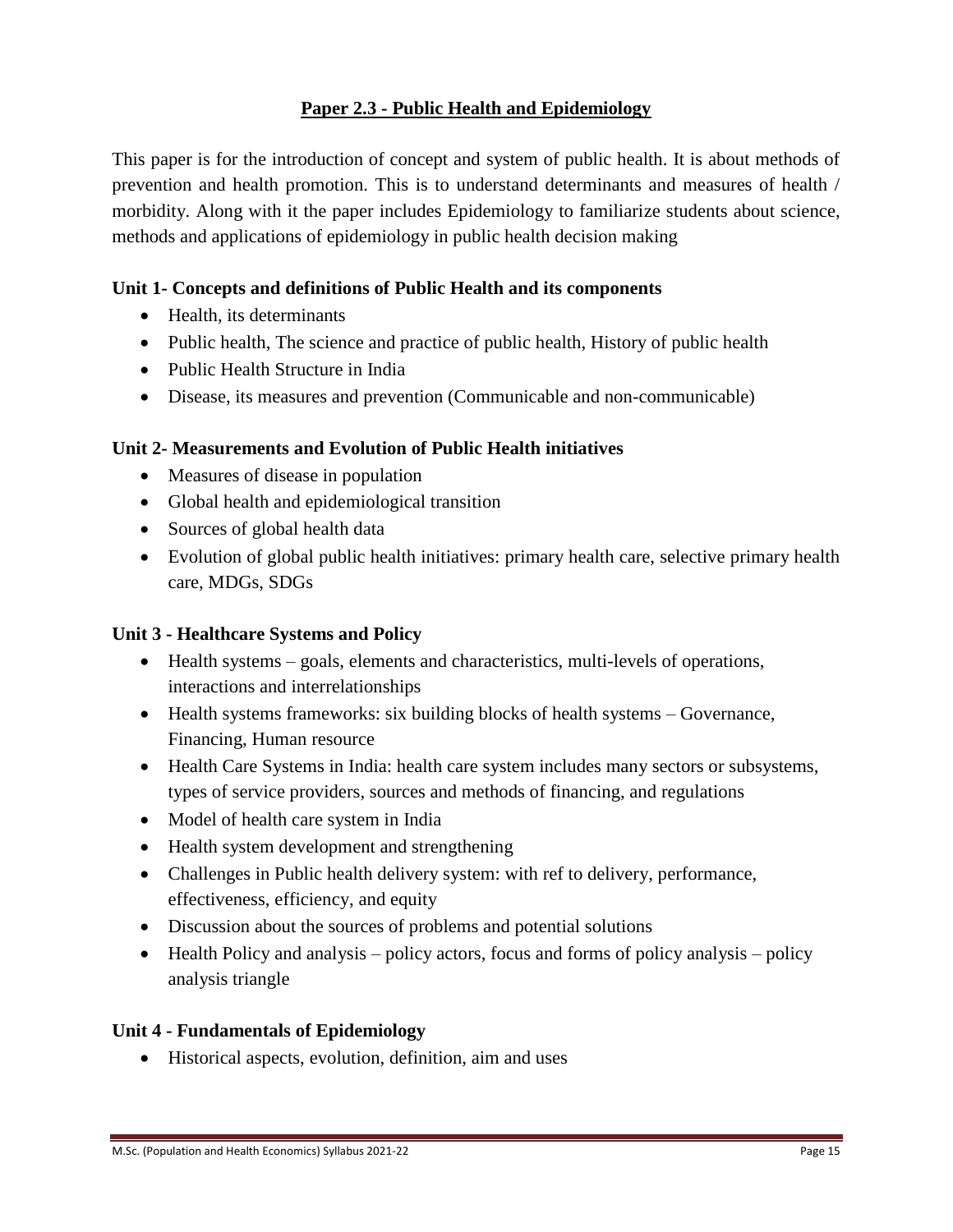- Tools of epidemiology: measuring disease frequency (prevalence, incidence, mortality rates morbidity rate etc.)
- Define exposure variables, outcome variables
- Commonly used health measures such as relative risk, attributable risk, and odds ratio; appropriate methods for estimating such measures
- Epidemiological study designs (observation research, experimental research and qualitative research)
- Bias, confounding and interaction, measurement issues
- Causal association
- Definition and understanding- Natural history of disease
- Survey methodology including census procedures and sampling
- Principles of measurement
	- Types of measures (Morbidity and Mortality: Incidence, Prevalence, Age-adjustment and survival analysis, Use of Morbidity and Mortality)
	- Details of reliability validity and accuracy
	- Questionnaire construction
	- Diagnostic tests
	- Disease Surveillance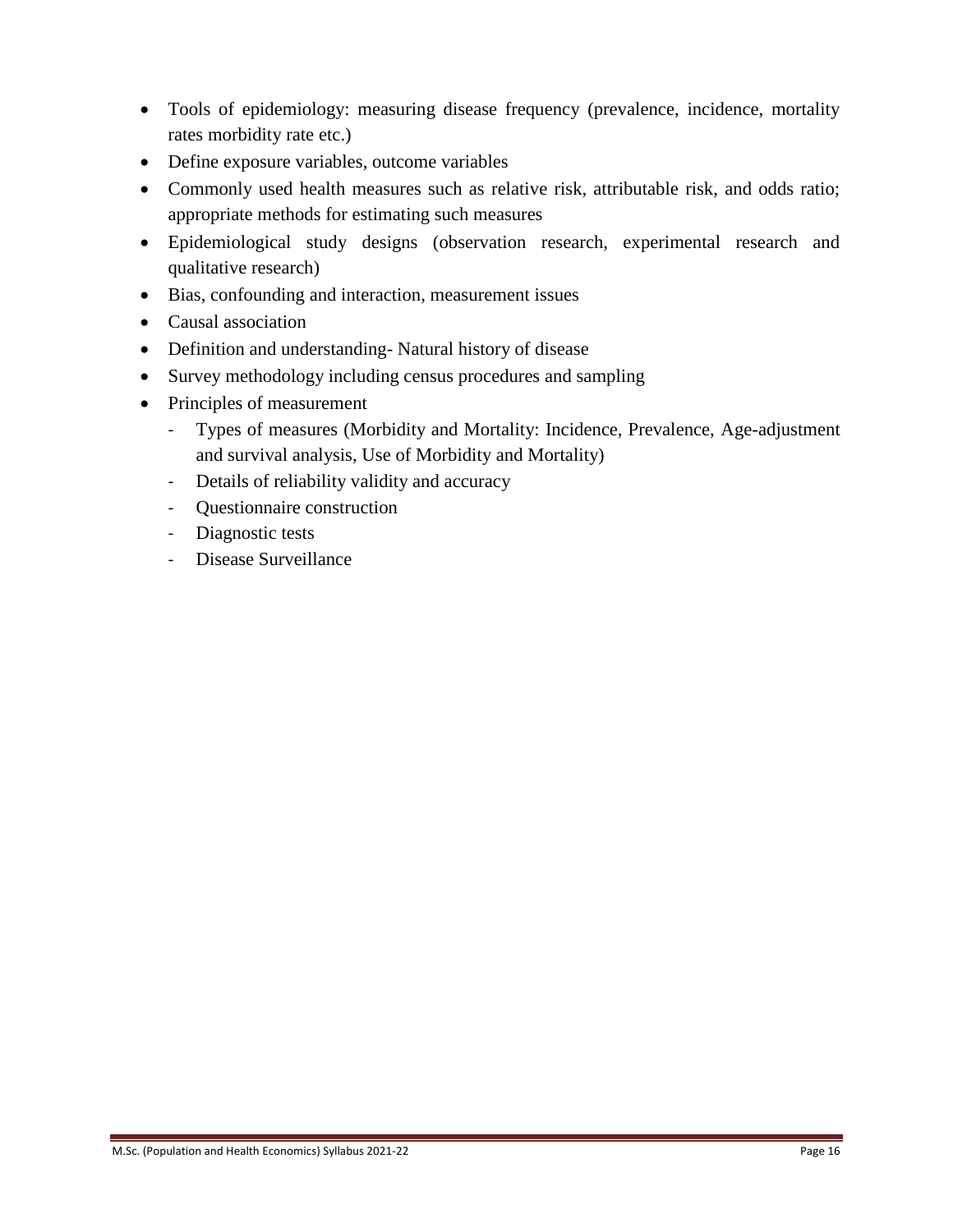## **Paper 2.4 – Health Economics – I (Health, Development and Related Issues)**

This course basically discusses on basics of health economics like its scope, subject matter and the micro and macro issues in health care. At the end of the course students are expected to have knowledge of what is health economics and under that what is health expenditure, quality and disability adjusted life years, cost-benefit analysis of health care, equity and efficiency in health care etc. Basic knowledge of microeconomics and macroeconomics are desirable for better understanding.

#### **Unit 1 - Economic Development and Health,**

- State and Scope of Health Economics, Normative economics and health
- Difference between health and health care, Equity and Efficiency

#### **Unit 2 - The Macro Scenario**

- Cross Country comparison
- Health Care Cost Growth
- Pattern of Health expenditure in India: Public and private
- Quality and Sustainability
- Organization and Management of Public Health Institution.

### **Unit 3 - Measurements of Health**

- Morbidity and Mortality, Burden of Diseases
- Concepts of DALY and QALY, Epidemiology and Morbidity Transition
- Budget management
- Cost-effective analysis, Cost-benefit analysis, Cost-Utility analysis and Efficiency analysis
- Heath Technology assessment and real world evidence
- Economic analysis- reporting for projects, interpretation of finding of report on economic evaluation

### **Unit 4 - The Micro Scenario: Issues related to Health Care Utilization**

- Preventive and Curative Health care
- Public Health and political economy
- Socio-economic determinants of health

#### **Unit 5 -**

- Health and Education
- Health and Nutrition
- Setting Priorities in health care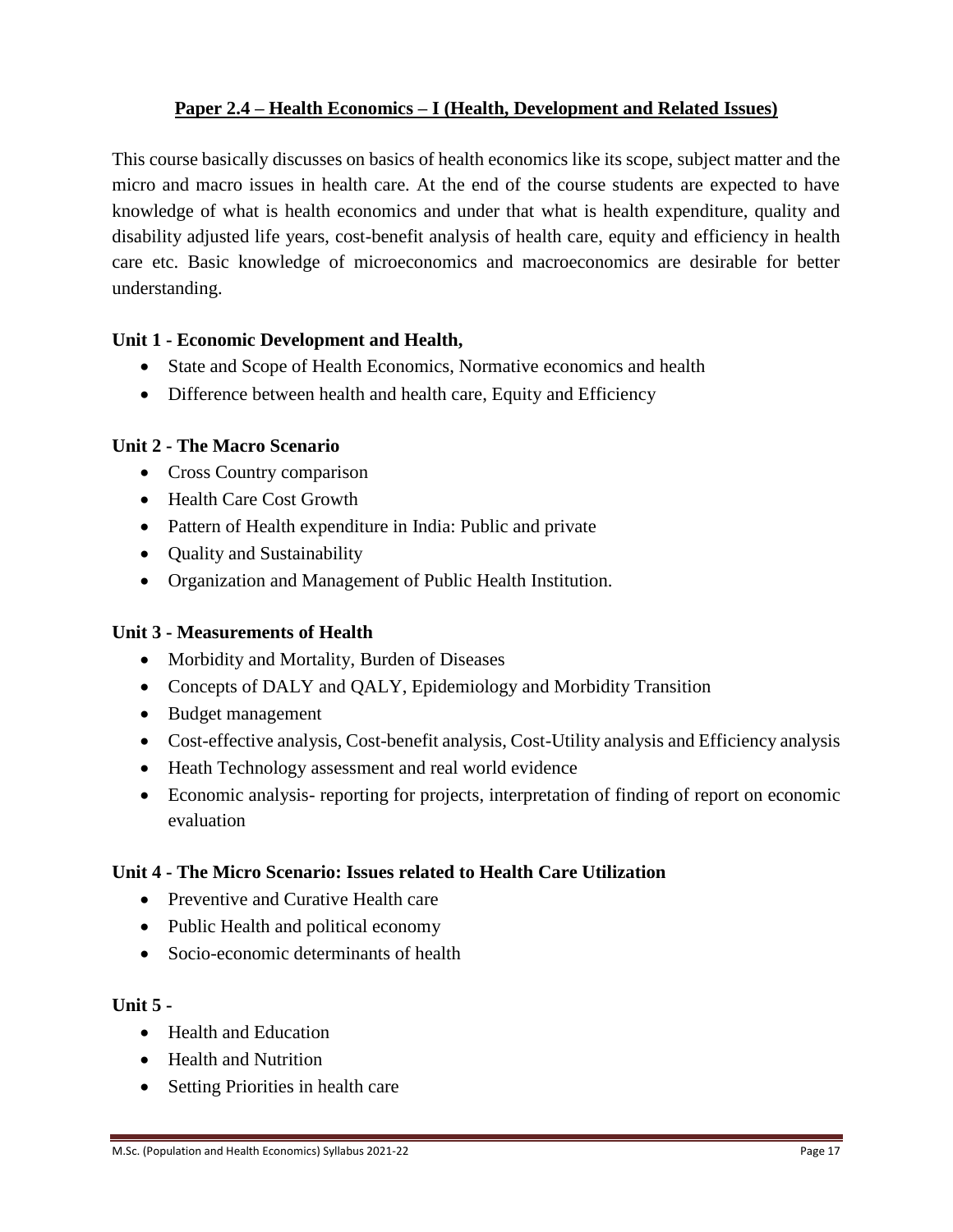## **Paper 2.5 - Research Methodology –I**

This paper enables students to understand basics of research methods, concepts and types of research. It also includes various research designs and steps in research. It familiarizes students about quantitative techniques of data collection and its actual process. Understanding the importance methodology in overall research can be understood.

#### **Unit 1 – Scientific Methods of Research**

- Definition of Research
- Aims, objectives and scope of social research, Assumptions, Operations and Aims of Scientific Research
- Steps in research, Formulation of a research problem, framing objectives and hypotheses.
- Operationalisation of concepts
- Research Process: conceptual, Empirical and Analytical Phases of Research, Essentials Criteria of Scientific methods.

#### **Unit 2 - Research Designs**

- Definition and need of research design
- Experimental research design: Pre experimental, True experimental and Quasi experimental research design, RCT
- Non-experimental research design: Descriptive, exploratory, Explanatory and Monitoring and Evaluation

#### **Unit 3 – Measurement and Logic**

- Level of measurement: Nominal, Ordinal, Interval and Ratio
- Reliability- Inter-coder reliability, stability. Validity- Face, content, construct, convergent, concurrent, and predictive validity
- Inductive and deductive reasoning
- Non-random and random errors, Scaling and composite indices
- Ethics in research

#### **Unit 4 – Data collection – Quantitative**

- Survey methods and their application to public health research, Conceptual framework
- Mixed-method design
- Survey design and planning, sampling
- Construction of questionnaire
- Data collection and analysis
- Large sample surveys Techniques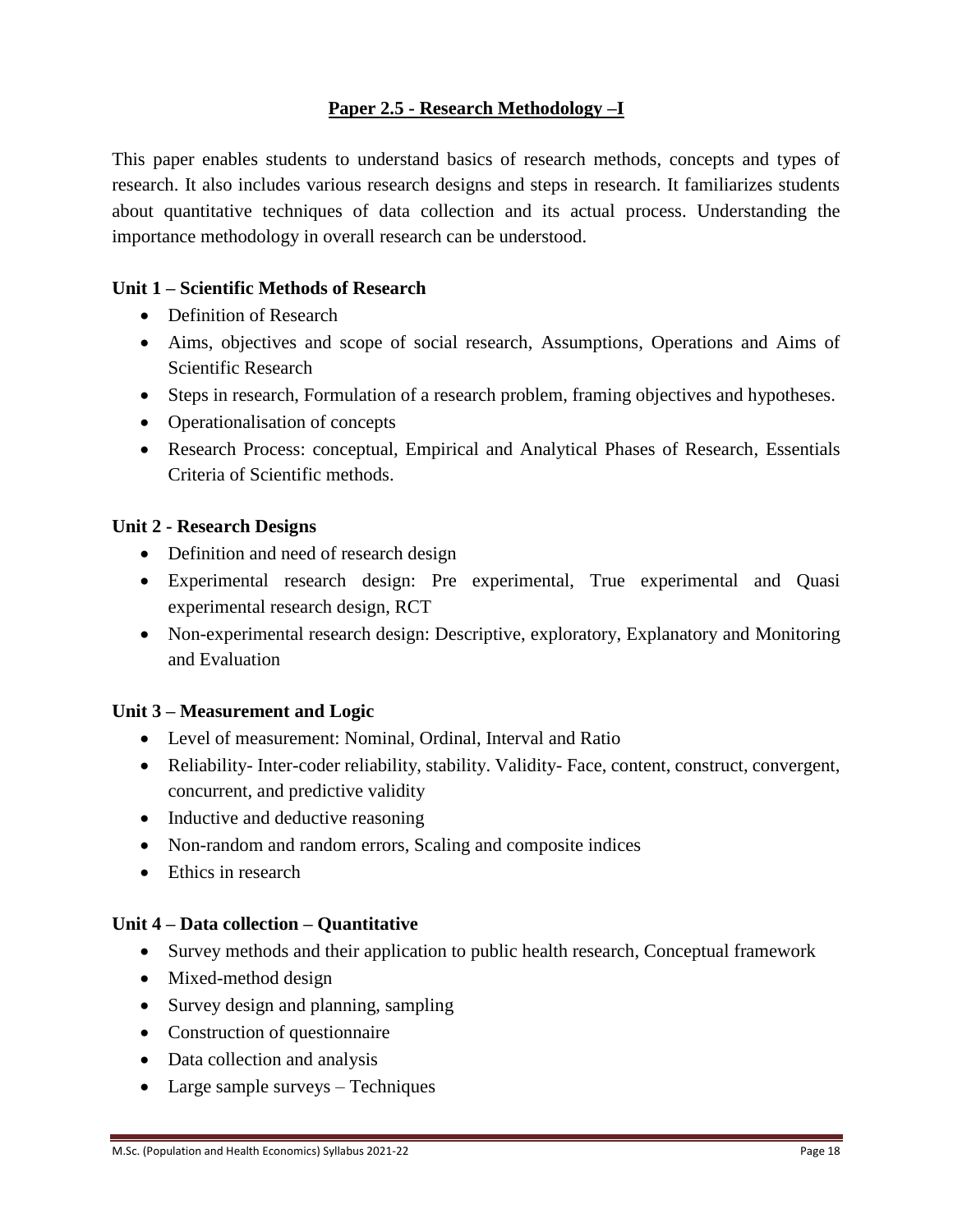## **Semester III**

### **Paper 3.1 - Population and Health Policies and Programmes**

This paper highlights the various aspects of population policies, programmes and evaluation. It facilitates students to learn the different policies and programmes, and evaluation of family planning programmes along with other schemes, cash transfer schism for maternal and child health with special reference to India. It is a look at the budget through the gender lens. It is not a separate budget for women, but an analysis of the budget to examine its gender-specific impact, and to translate gender commitments into budgetary operations.

#### **Unit 1**

- Family Welfare Programme Implementation
- Organization set up of Family Planning (Welfare) programme at National, State, District, and Primary Health Centre (PHC) levels in India
- Approaches:
	- Cafeteria, Extension, Camp, Incentives and Disincentives
	- Target Setting
- Programme Expenditure
- Evolution of population policy in India the shift in policy from population control to family welfare, to women empowerment
- Coercion versus cooperation as elements in population policy
- Contraceptive Prevalence Rate
- Characteristics of acceptors of contraception
- Reproductive and Child Health Approach
- National Rural Health Mission. National Urban Health Mission

### **Unit 2 - Population Policy**

- Population Policy, Definitions, Policy goals and Types of policies; Overview of population policy in; Developed and Developing countries
- World Population and Health Conferences: Bucharest, Alma Ata, Cairo and Beijing
- History of Population Policy in India, National Population Policy 2000
- Policies and/or Legal measures related to Age at Marriage and Health
- Evaluation of population policy programmes, Indicators of evaluation, Evaluation on ethical ground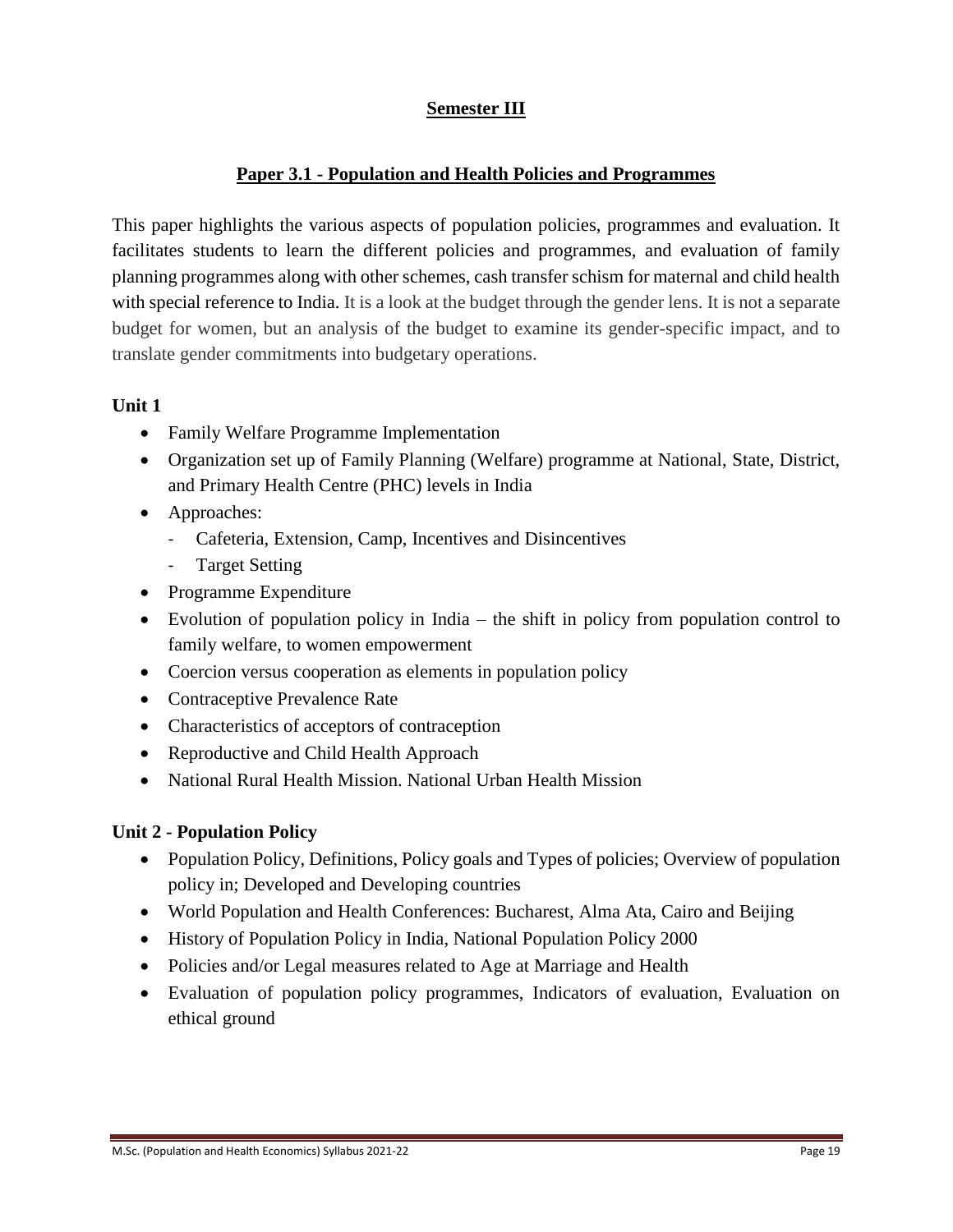### **Unit 3**

- Medical and non-medical benefits of reproductive health services to the individual, family, and community
- National Health Policy

## **Unit 4**

- Other Health and population related Programmes (Social Protection)
	- Integrated Child Development Services-This is not a scheme rather the oldest program to monitor child growth.
	- Conditional cash transfer schemes- like JSSK
	- Mid-day meal
	- Jananai Surksha Yojana- Janani Shishu Suraksha Karyakram
- Impact of these schemes and programmes

### **Unit 5 - Gender budgeting**

 Overview and Introduction, Gender Budgeting in India, Institutional Mechanism and Tools, Needs Assessment, Experiences of different countries in gender budgeting, Monitoring and Evaluation Issues, Gender Audit, Case Studies.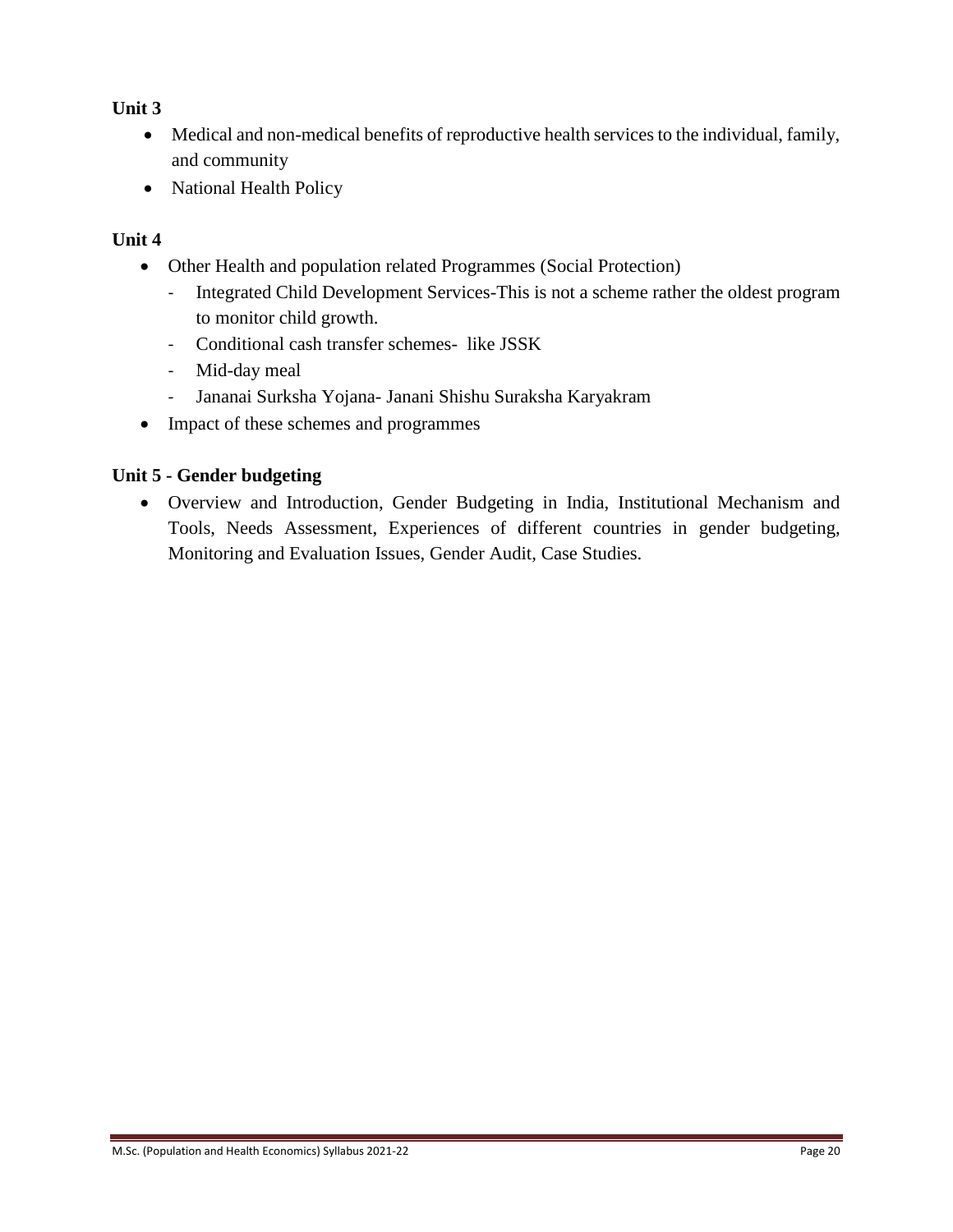## **Paper 3.2 - Health Economics-II (Health Care Market, Health Policy)**

The objective of this course is to deliver a detailed understanding of demand for and supply of health care. As we know the health care market is characterized by asymmetric information to a large extent, it is extremely important to understand the underlying economics to analyse the behaviour of different agents in health care market. This course also intends to impart knowledge on health care services and health care delivery system in India.

### **Unit 1 - Health Care market and Demand for health care**

- Health care as an input in health
- Notion of need, Supplier Induced demand
- Ex-ante and Ex-post Moral Hazard

#### **Unit 2 - Providers of health care**

- Hospitals, Physician
- Pharmaceutical Industry, Alternative Medicine

#### **Unit 3 - Quality of Health Care**

- Measurement of quality of care
- Measurement of health state utilities
- QALYs and its alternatives- different approaches of valuing health
- Multi-attribute utility instruments and their development

#### **Unit 4 - Issues related to Health Care Reform, Policy and Health Care Finance**

- Experiences of health care reform, Impact of reform
- Financing health services-current spending in developing countries, correct level of funding, inadequacy of tax based funding
- Capital investment
- Changes in Health Care Finance
- Public and private finance and provision Public Private Partnership
- Economics of Mental Health

#### **Unit 5 - Health Care Services and Health Care Delivery Systems in India**

- Health care services and Healthcare Delivery System in India: Primary, Secondary, and Tertiary level
- Issues in Healthcare Delivery System: Accessibility, Efficiency, Equity, Affordability, Quality and Sustainability, Organization and Management of Public Health Institutions
- Economic Evaluation of National Health Programme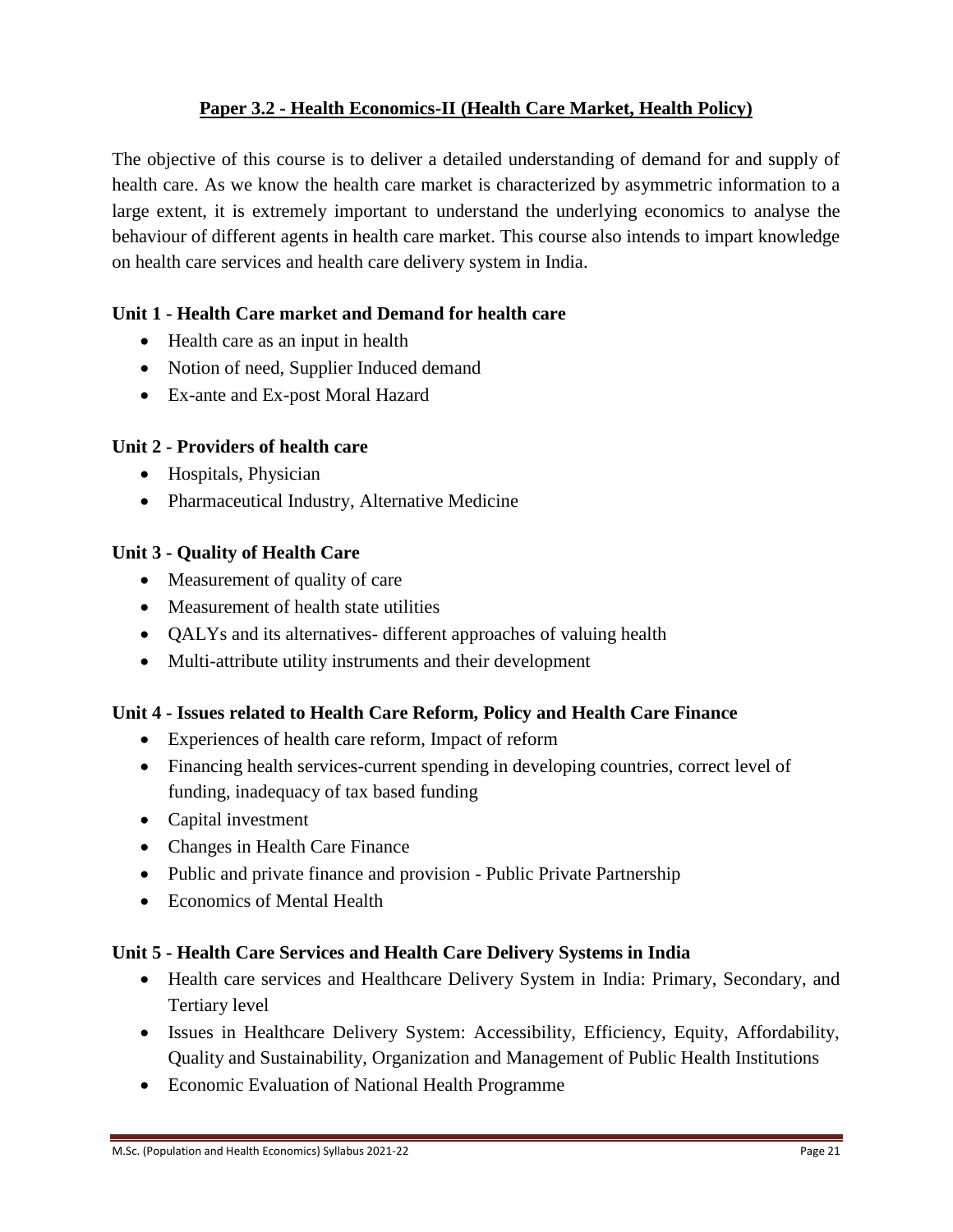## **Paper 3.3 – Population and Health - I**

This paper is to familiarize students to the linkages between population and health and understanding of the data sources. It also demonstrates different aspects of population, health and nutrition education and their importance. It familiarizes students, health issues of specific subgroups of the population. These sub-groups have different needs and visualizing that various efforts taken by the public health system would be understood. It also to understand the role of nutrients in the physiological processes and identify public health nutrition interventions.

#### **Unit 1 – Linkages of Population, Health and Health system**

- Introduction to population and health: definition and scope
- Sources of health data: Population census, DHS, National Family Health Survey (NFHS), WHO-Sage, LASI, Health Management Information System (HMIS), National Sample Survey (NSS) etc.
- Effect of fertility, mortality and migration on health
- Health Care Systems in India
- Types of service providers
- Challenges in Public health delivery system: with reference to delivery, performance, effectiveness, efficiency, and equity
- Problems and potential solutions
- Traditional, Complementary and Integrative Medicine
- Indian traditional medicine AYUSH Systems: Ayurveda, Yoga, Unani, Siddha, Sowa Rigpa, Naturaopathy, Homeopathy, Herbal medicine and health traditions

#### **Unit 2 – Reproductive, Maternal and Child Health**

- Burden of reproductive ill-health: unintended pregnancies, unsafe abortions, MTP act, non-sexually transmitted infections, infertility, violence against women,
- Evolution of the concept of reproductive health and Rights and its implications
- Maternal morbidity and mortality; levels and causes of maternal mortality
- Adolescent Health
- Common morbidities among young children; lower respiratory tract infections, diarrhoea
- Immunization; coverage, factors

#### **Unit 3 - Urban Health**

- Urban population
- Changes in urban physical and social environment and their consequences for health
- Determinants of urban health locating and understanding health disparities using data, housing, segregation, built environment, food insecurity, violence and crime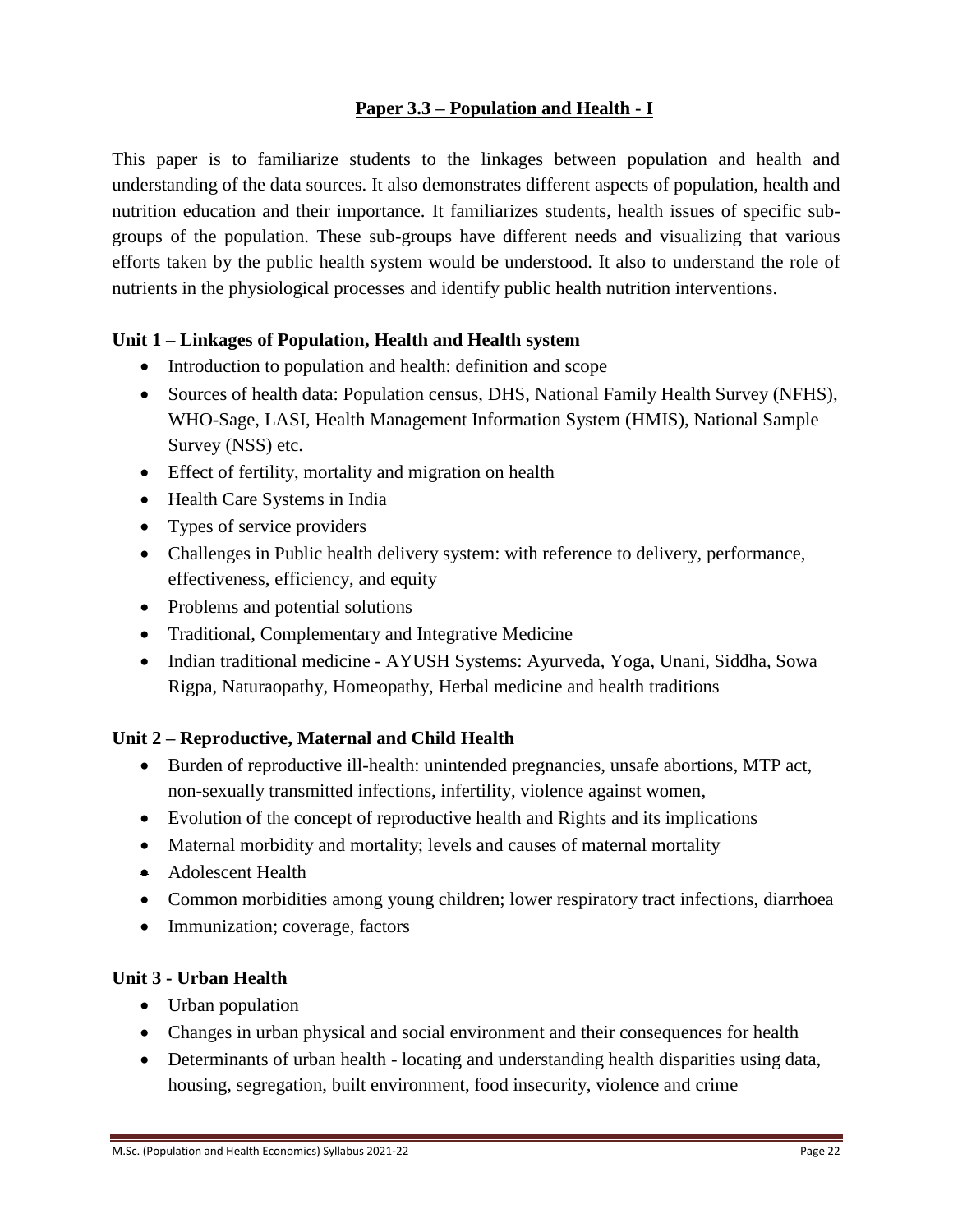- Urbanization and health outcome: emerging public health issues associated with rapid growth of urban population overcoming health inequities in urban settings
- Health services in urban areas, public health care access and other issues, inadequacy of public health services

## **Unit 4 - Tribal Health**

- Overview of territorial distribution and classification of tribes in India
- Tribal health issues
- Tribal health programmes, strategies, initiatives and schemes
- Poverty, Nutrition and Food Security in tribal regions
- Tribal development, displacement, rehabilitation and its impact on health

### **Unit 5 - Public Health Nutrition**

- Introduction to public health nutrition
- Inter relationship between food, nutrients and health.
- Common terms related to nutrition
- Nutrition Transition: Demographic, economic transition, poverty alleviation, food consumption patterns
- Undernutrition: global and Indian prevalence of undernutrition, risk factors consequences
- Micronutrient deficiency disorders: prevalence, risk factors, Interventions that worked globally, lessons learnt.
- Over nutrition: Evolutionary principle, Obesity: prevalence and risk factors: Physical activity and inactivity, screening of those at nutritional risk, Life-style diseases: Interventions that worked globally, lessons learnt.
- Guidelines for prevention of non- communicable diseases
- Food Security: Factors affecting food security, economics food security and community development, Food security bill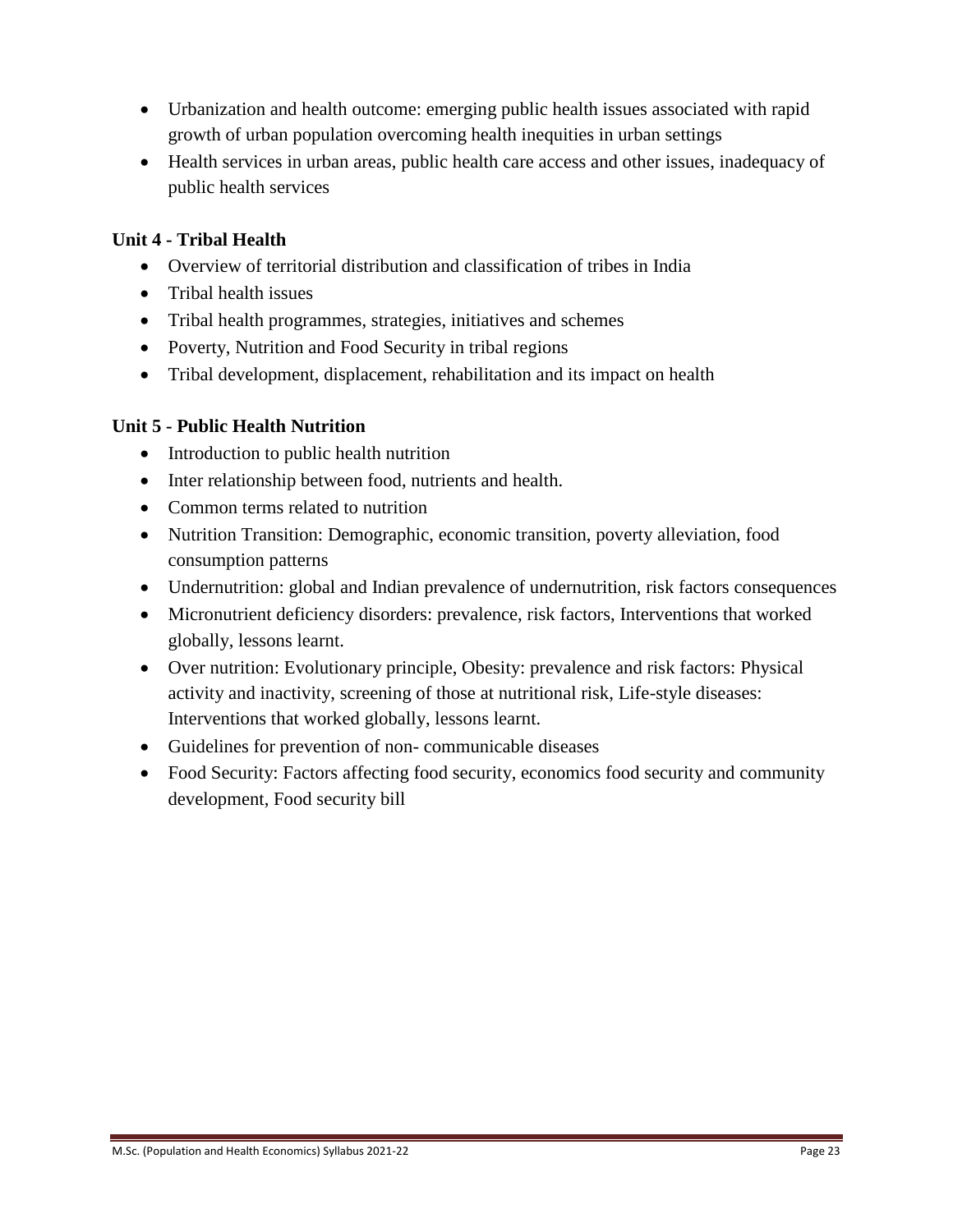## **Paper 3.4 – Research Methodology - II**

This paper acquaints students to qualitative techniques of data collection and analysis along with its purpose. Various software for data collection and analysis are introduced in this paper. Introduction of research communication, important aspect of any research, makes this course extremely important.

Students will write a research grant or fellowship application including ethical guidelines and other regulatory requirements.

### **Unit 1 - Qualitative Research Methodology**

- Types of research, steps in conducting research, approaches in qualitative research
- Research Designs: Ethnography, Grounded Theory, Historical research
- Introduction to Qualitative data collection methods: In Depth Interview, Focus Group Discussion, Observation, Case Study, Participatory methods, KII
- Sampling in qualitative research: Sample size, sample selection techniques
- Quality Control of qualitative data: setting standards, judging quality, validity and credibility
- Analytic approaches, methods, and techniques
- Principles of analysis, Steps in analysis; thematic analysis, content analysis, narrative analysis

### **Unit 2 – Communication**

- Scientific writing, Writing report, Writing papers, Writing manuals, Writing Research Brief, Presentation
- Plagiarism
- Literature review, Reference writing

### **Unit 3 – Proposal Development**

- Select a topic
- Conduct a literature review
- Identify a research gap
- Frame research questions, Develop objectives and hypothesis
- Select a study design
- Write the detailed methodology
- Develop the analysis format
- Write entire proposal for grant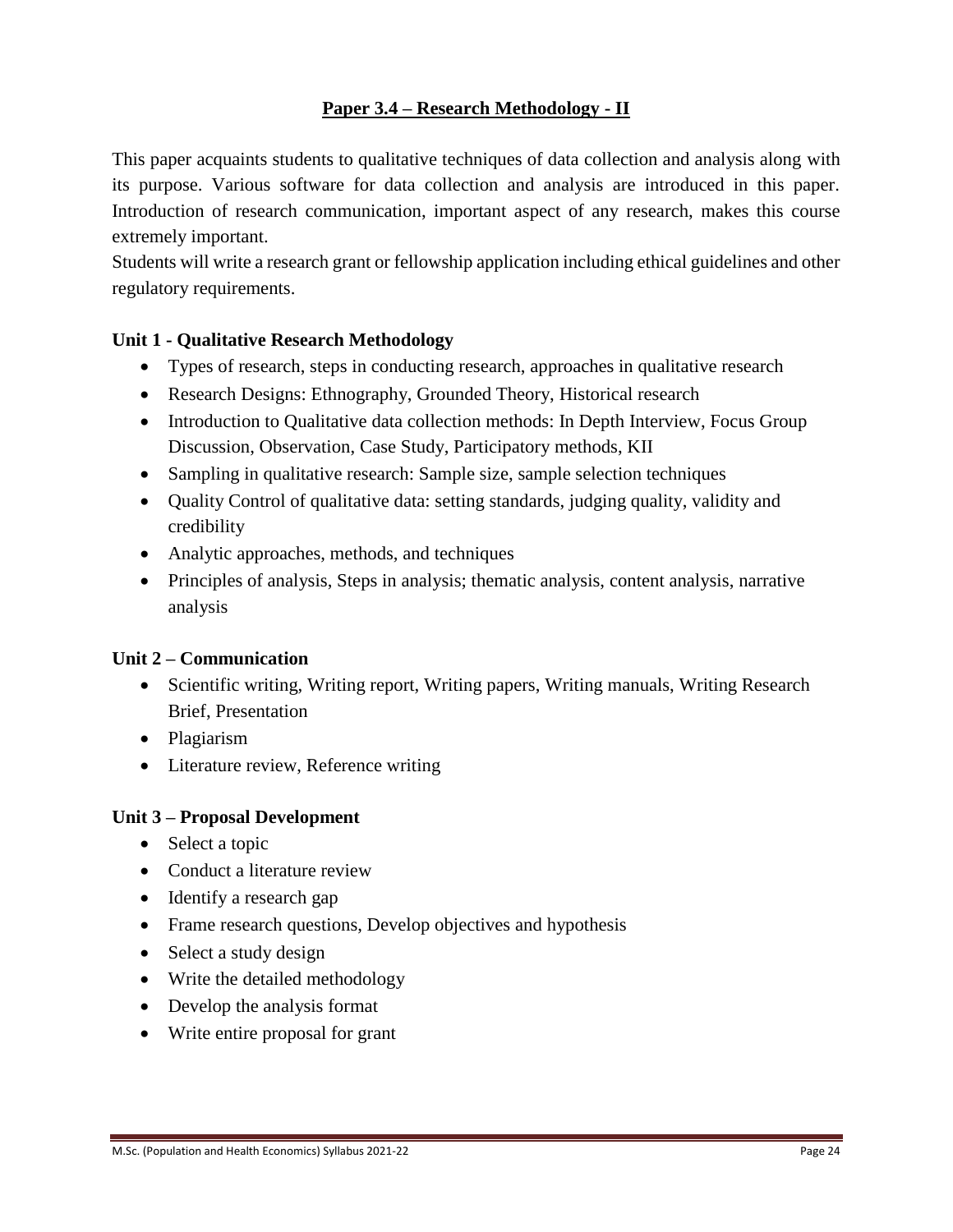#### **Unit 4 - Monitoring and Evaluation**

- Principles of Monitoring & Evaluation: Introduction to  $MAE$  roles and uses; Results paradigm: inputs, activities, outputs, outcomes and impact/goal; M&E in Project Cycle; Stakeholder Analysis – who, needs and roles.
- Project Design: Situation and problem analysis; Objectives and strategy analysis; Dissection of logical frameworks and logic models; Derivation of log frame narrative summary from project objectives; Risk assessment – categories, description, probability, impact, score, ranking, controls
- M&E Indicators: Information requirements organization, stakeholders; Indicators selection – characteristics, verifiability; Indicators verification – data source, means
- M&E Study Design: Planning for M&E; Baseline, evaluation and impact study designs
- M&E Frameworks: LFA; Logic model; Results frame; M&E plan in general
- Theory of Change: Theory of change project design, M&E frame Knowledge  $&$  Skills for efficiency and productivity in development
- Evaluation Designs: Evaluation techniques; Information requirements stakeholders, purpose, timing, responsibility; Data collection instruments – qualitative, quantitative; Participatory evaluations; Communicating M&E findings meaningfully – stakeholder learning
- Quantitative Impact Evaluation: Estimation of Counterfactual Theoretical concept; Descriptive comparison - Why simple difference is insufficient; Difference in Differences (DiD); Regression Discontinuity Design (RDD); Propensity Score Matching (PSM)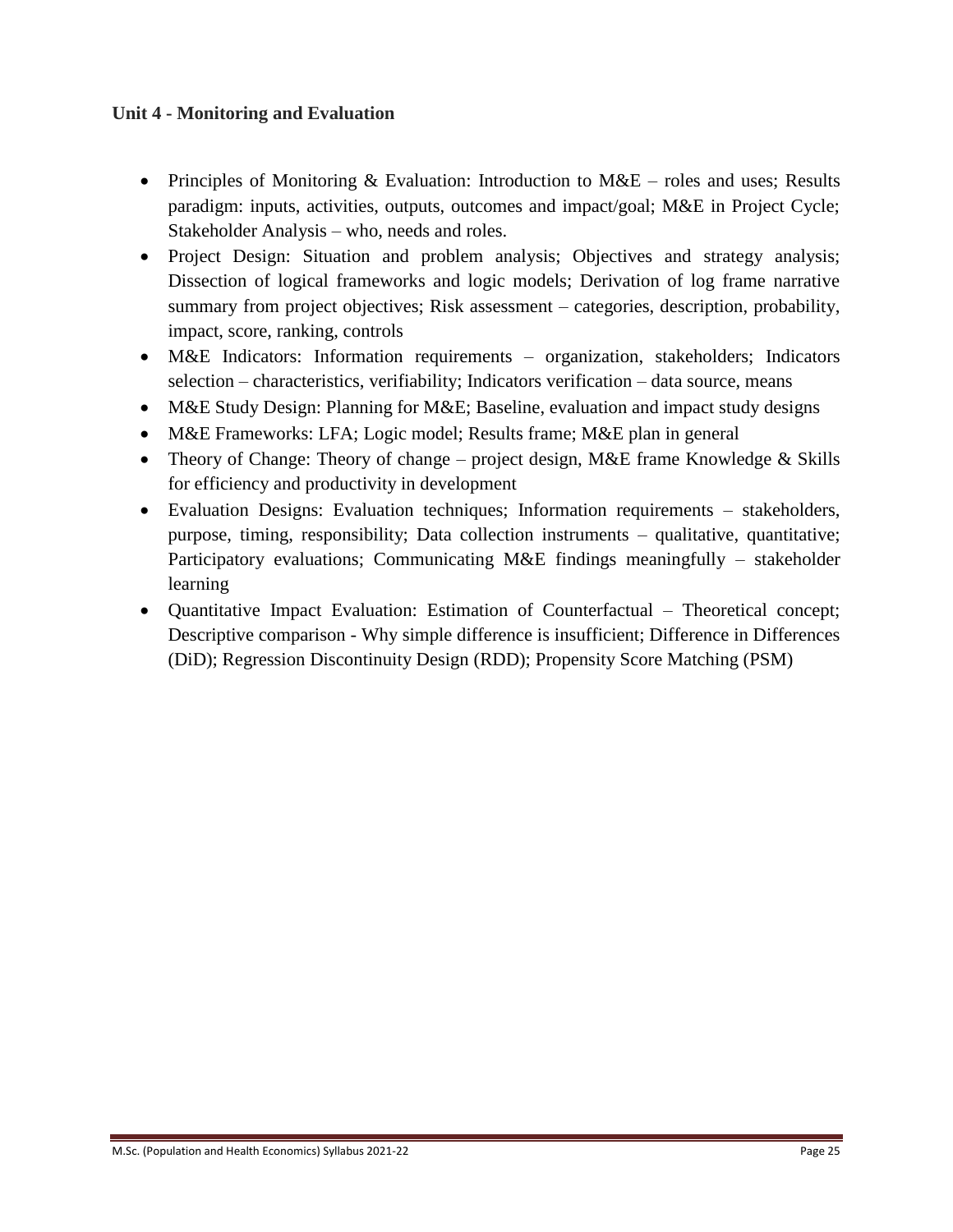### **Paper 3.5 – Actuarial Methods for Health and Life Insurance**

This paper basically focuses on actuarial methods for insurances, measurement and management of risk and uncertainty. It will give detailed understanding of risk premium, annuity, pricing of health care product, life insurance products etc. At the end of the course the student is expected to learn pricing and forecasting methods and models used by actuaries.

#### **Unit 1 - Life Assurance and Annuity Contracts**

• Pricing of life insurance contracts, equations of value, allowance for investment income, present value random variable, expected present value, variance of the present value random variable for life assurance contracts; life assurance benefits payable immediately on death; claim acceleration approximation; life annuity contracts: immediate annuity; annuity-due; temporary annuity; temporary annuity-due; deferred annuities; deferred annuities-due; and continuous annuities

#### **Unit 2 - Mathematical Theory of Life Contingencies**

 Advance Problems in mathematical theory of life contingencies; force of mortality; laws of mortality; premiums and reserves for insurance and annuities based on a single lifesums and integrals for mean and variance of present value of benefit payments; annuities payable in advance and in arrears; temporary and deferred and whole lifetime annuities; net premiums and reserves-prospective and retrospective reserves; Gross and net premium reserves; profit contracts

#### **Unit 3 - Joint Life Probabilities**

 Joint life probabilities, annuities and insurances; cash flow dependent upon death or survival of either or both of two lives; competing risks; transition intensities for given dependent probability

#### **Unit 4 - Health and care Products:**

 Demonstrate an understanding of health and care product design, principles by which health and care insurance contracts are designed and the interest of the various stakeholders in the process, suitable design for a product in a given situation, relative merits of different product designs, Different sources of risk to a health and care insurance company: • data • claim rates • claim amounts • investment performance • expenses and inflation • persistency • mix of new business • volume of new business • guarantees and options • competition • actions of management • actions of distributors • counterparties • legal, regulatory and tax developments • reputation • internal audit failures/fraud • physical risks • aggregation and concentration of risk • catastrophes • non-disclosure and anti-selection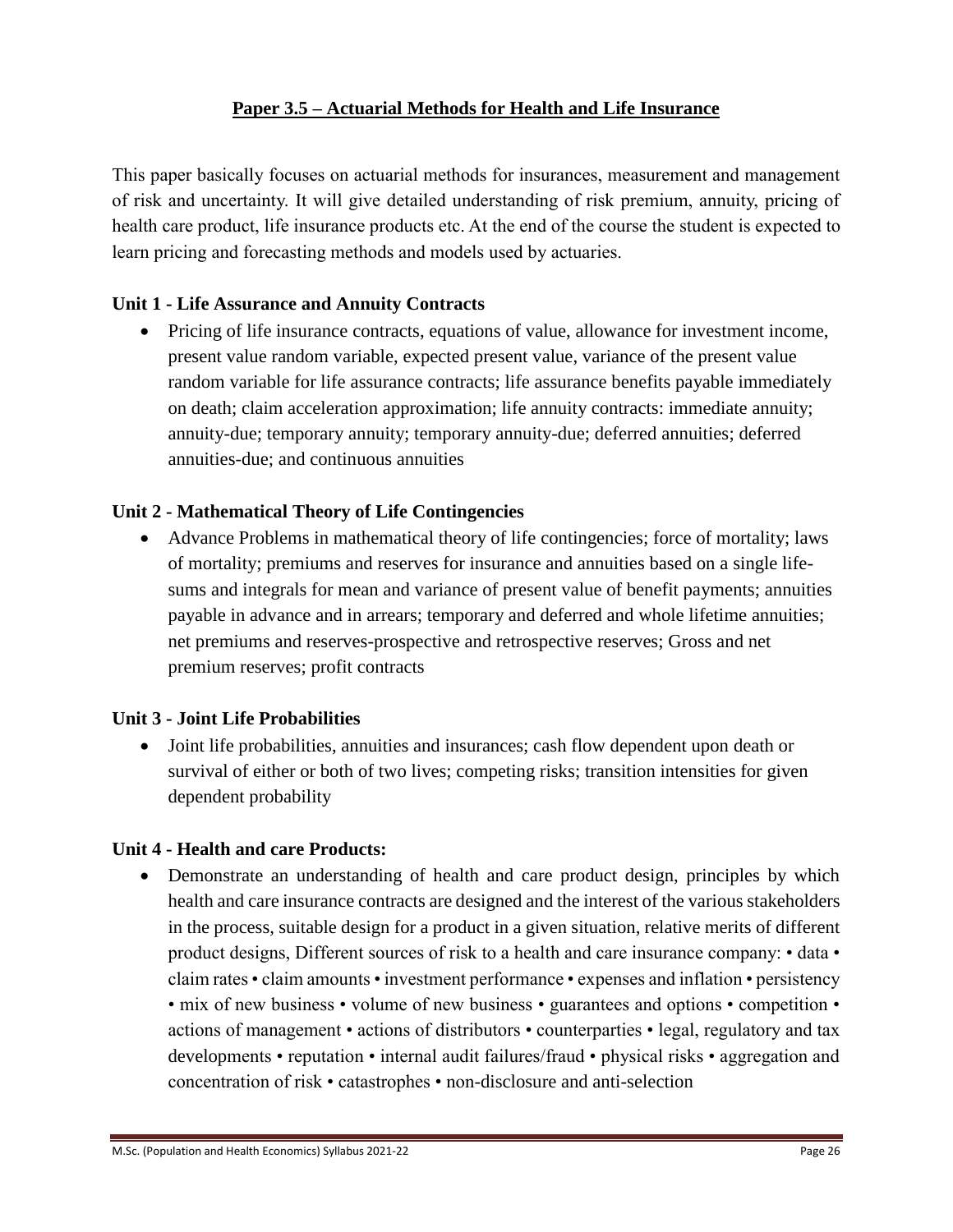## **Unit 5 - Multiple-Decrement Theory and Pension Fund Mathematics**

 Multiple decrement theory; pension fund mathematics-techniques of discounting emerging cost, for use in pricing, reserving and assessing profitability for all contract types and for pensions; expected cash flow dependent upon more than one decrement; expected cash flow contingent upon risks other than human risks

### **Unit 6 - Principal Forms of Heterogeneity within a Population**

 Variations in mortality and morbidity; main forms of selection-temporary initial selection, time and class selections, spurious and adverse selection, different mortality tables for different lives; risk classification of life insurance, genetic information of risk classification in life insurance, directly and indirectly standardized mortality rates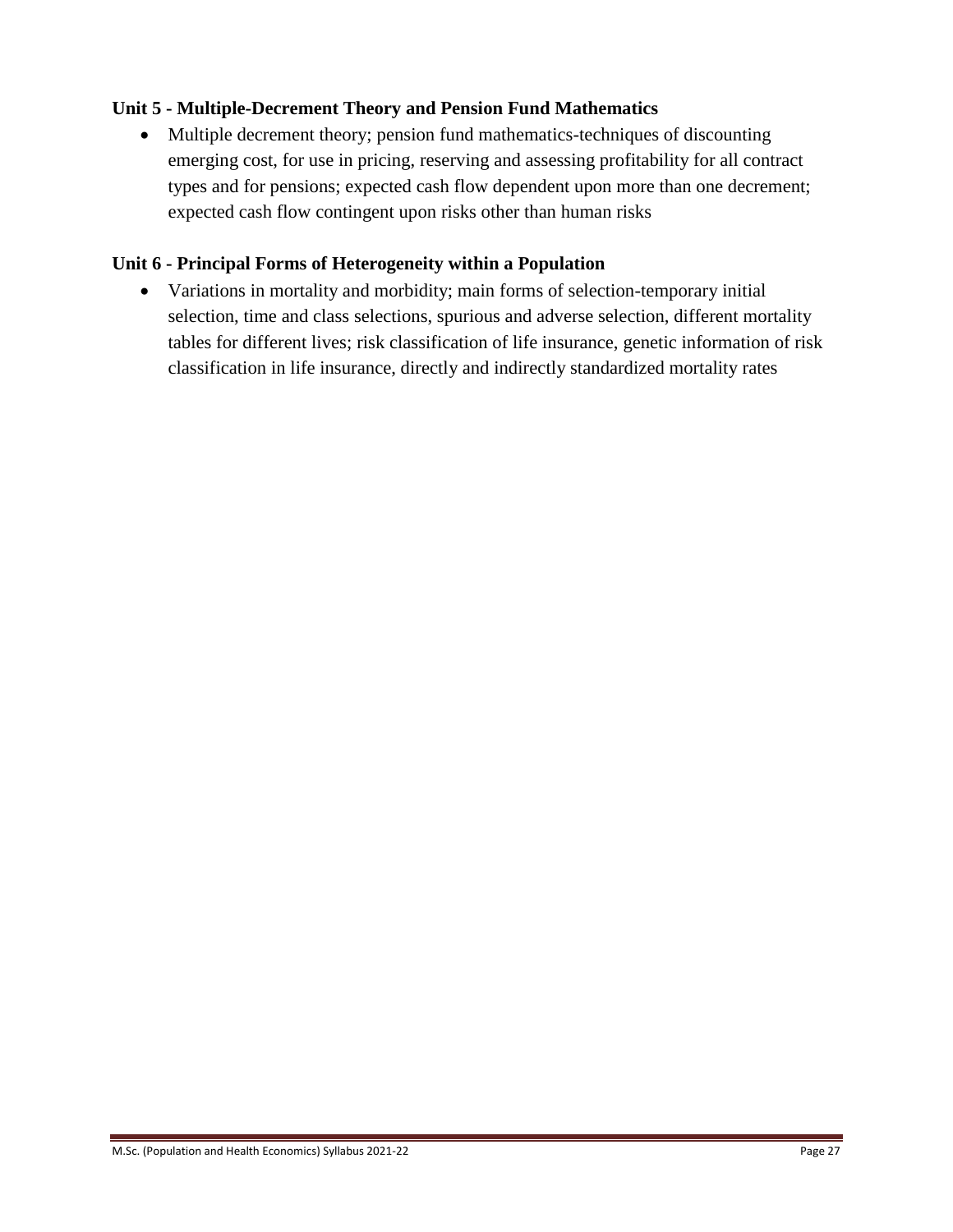## **Semester IV**

## **Paper 4.1 - Population and Health – II**

#### **Unit 1 - Disability**

- Disability and public health: issues of definition and ethics
- Data sources and estimating disability: global and national level
- Trends in disability in developed and developing countries and India

#### **Unit 2 – Elderly Health**

- Demographic trends and epidemiological description of the major health problems and issues for older populations
- Implications of elderly health for public health
- Theories of ageing and biology of ageing
- Components of usual versus successful aging, behavioural, social and environmental factors that influence successful ageing
- Health care services for older adults: strategies to prevent diseases and promote health in elderly
- Policy and programmes for elderly India and World

### **Unit 3 – Mental Health**

- Introduction to Mental Health- Global mental health, trends in global mental illness, underlying drivers, burden of mental health globally and at national level)
- Community Mental Health-Sociocultural determinants of mental health
- Marginalization and human rights
- Mental health care act
- Mental health care policy- Programme and legislative framework for mental healthresearch development in mental health policy, mental health care systems
- Counselling and therapeutic interventions
- Cost of mental health services, health financing and economic evaluation-complexities of applying economic techniques to mental health care
- Understanding of mental disorders and their treatment
	- Historical perspective on mental disorders
	- Current Understanding of the main types of mental disorders
	- Broad knowledge of diagnosis and causes, of mental disorders
	- Current views of mental disorder treatments and care of persons with mental disorders
	- Disability burden of mental disorders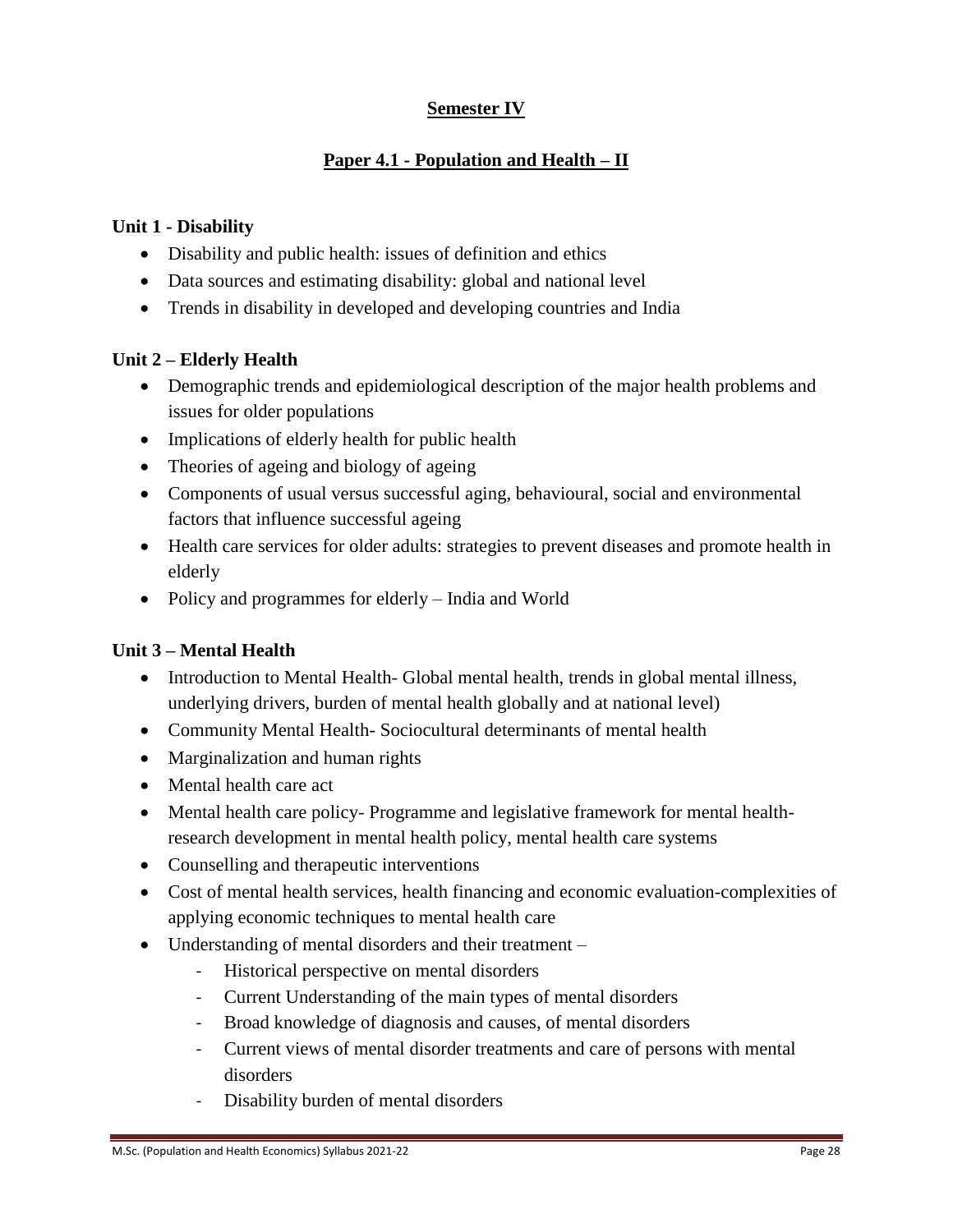- Direct and indirect economic costs of mental disorders
- Social costs of mental disorders
- Access to mental healthcare- To develop an understanding of how mental health legislation can promote the right to health, the right to live independently and be included in the community and improve access to quality mental health care.
	- Financial resources for mental health care
	- Integration of mental health services into general health services
	- Promoting services in the community and de-institutionalization
	- Allocating resources to underserved populations
	- Access to medications and psychosocial interventions
	- Access to health (and other) insurance

### **Unit 4 - Gender and Health**

- Concept of gender, distinguish sex from gender
- Gender as determinant of health
- Role of biology and sociology in health and health care
- Gender and health inequities
- Gender and disability
- Gender perspective in public health in India
- Gender, Sexuality, and HIV/AIDS— social and structural contexts of HIV vulnerability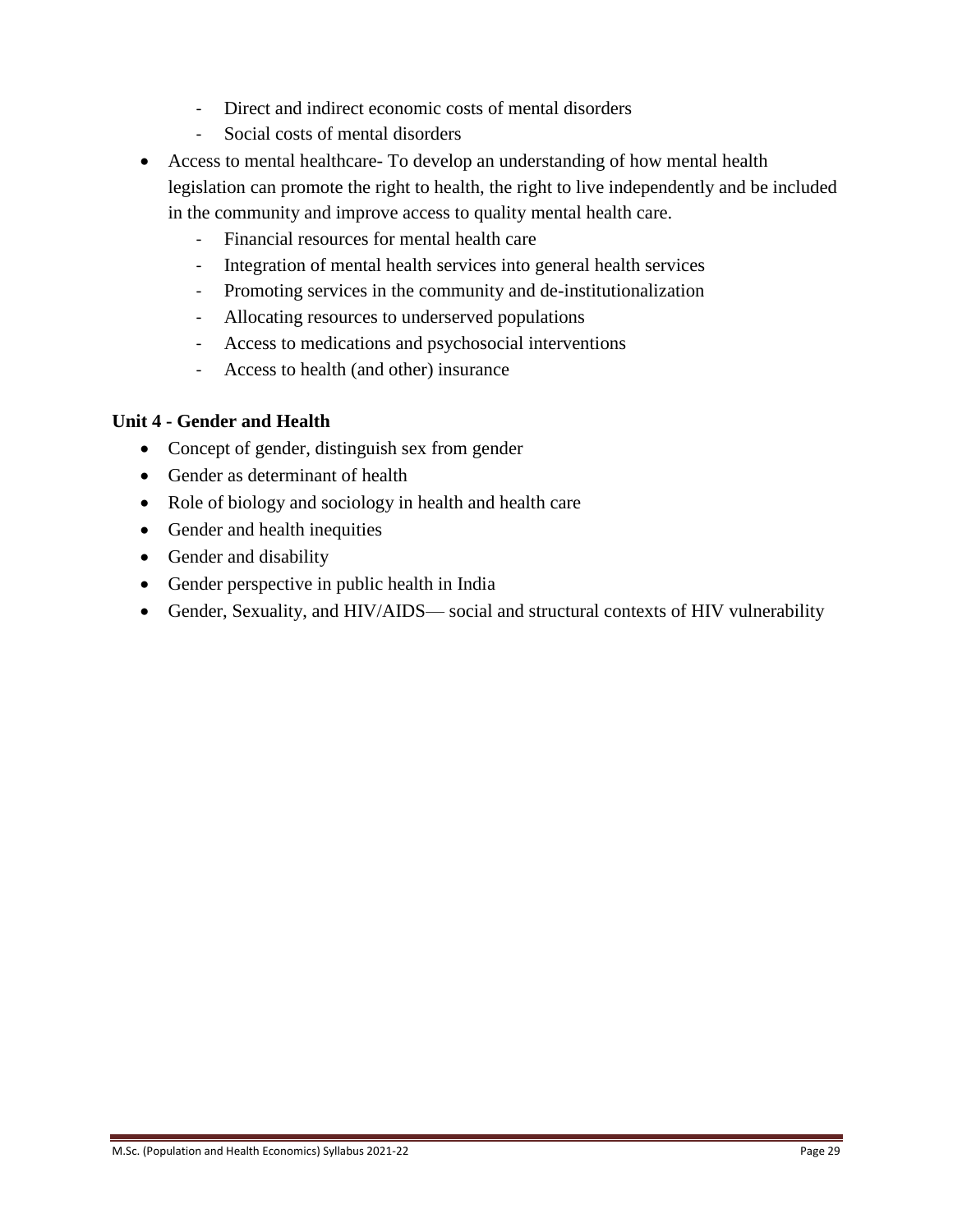#### **Paper 4.2 - Applications of Statistical Software**

This paper is a focus on data management and analysis. The subsequent sections of the paper include the topic on data management software tools (Quantitative and qualitative), secondary data analysis considering reusing secondary data, reading and reflecting on data collected by others, meaning and use of documentation and other contextual materials. Additionally, this paper focus on the strategies for secondary data analysis, as well as topics on critiquing and assessing rigour in quantitative and qualitative research and presenting qualitative analysis in health research reports.

#### **Unit 1- Basic understanding of different type of data set**

- Structure of Demographic Health Survey Data (DHS)
- Structure of National Sample Survey Data (NSS)
- Any other data source

#### **Unit 2- Getting started with quantitative software**

- Introduction of the software and its interface
- Basic commands of the software
- Import and export of data file

#### **Unit 3- Data Manipulation**

- Creating new variables, Recode and replace, Keep and drop variables, Append, merge the data files
- Converting string variable into numeric and vice versa, Combining and dividing variables
- Graphical presentation of data (bar, histogram, line, scatter, box plot etc.)

#### **Unit 4- Working with a secondary dataset**

- Data entry
- Writing the syntax file
- Restructure/reshaping the data
- Extraction of DHS and NSS data

### **Unit 5 – Basic Statistical Analysis with the help of statistical software**

- Generating the Univariate and bivariate tables
- Measure of central tendency
- Chi-square and ANOVA test

### **Unit 6 - Multivariate technique with the help of statistical software**

• Linear regression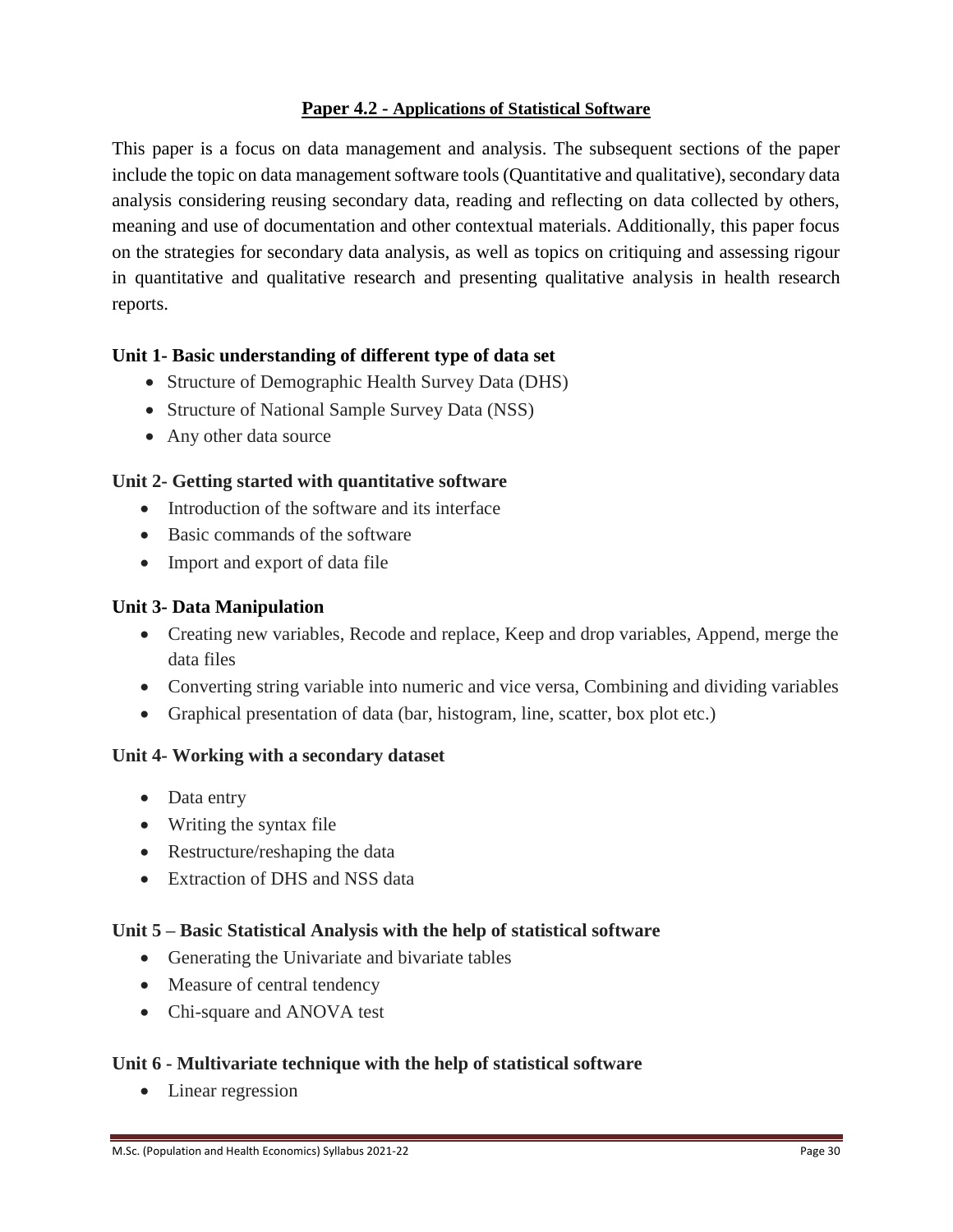- Multiple linear regression
- Logistic regression
- Survival Analysis

### **Unit 7 - Working with qualitative data software**

- Data organization and exploration: Import and organise data in a project, manage a literature review, Explore textual data, Links to external information, Memoing's one research
- Data coding and comparison: Autocode structured data, generate codes inductively, manage a coding scheme, Generate / falsify hypotheses, Visualise the coding process, Work with cases and variables
- Data analysis and visualisation: Search tools, Prepare the analysis with sets, run coding and matrix queries, Present findings with visualisations, Generate summary reports, Export data and findings

### **Unit 6- Working with mapping and spatial analysis software**

 ArcGIS- Display map features, add data to your map, edit geographic data, work with data tables, query and select geographic features, create a summary graph. lay out and print a map. Discrete data: point, and polygon data, Raster and vector data, layouts preparation. Geocoding and basics of digitization in ArcGIS.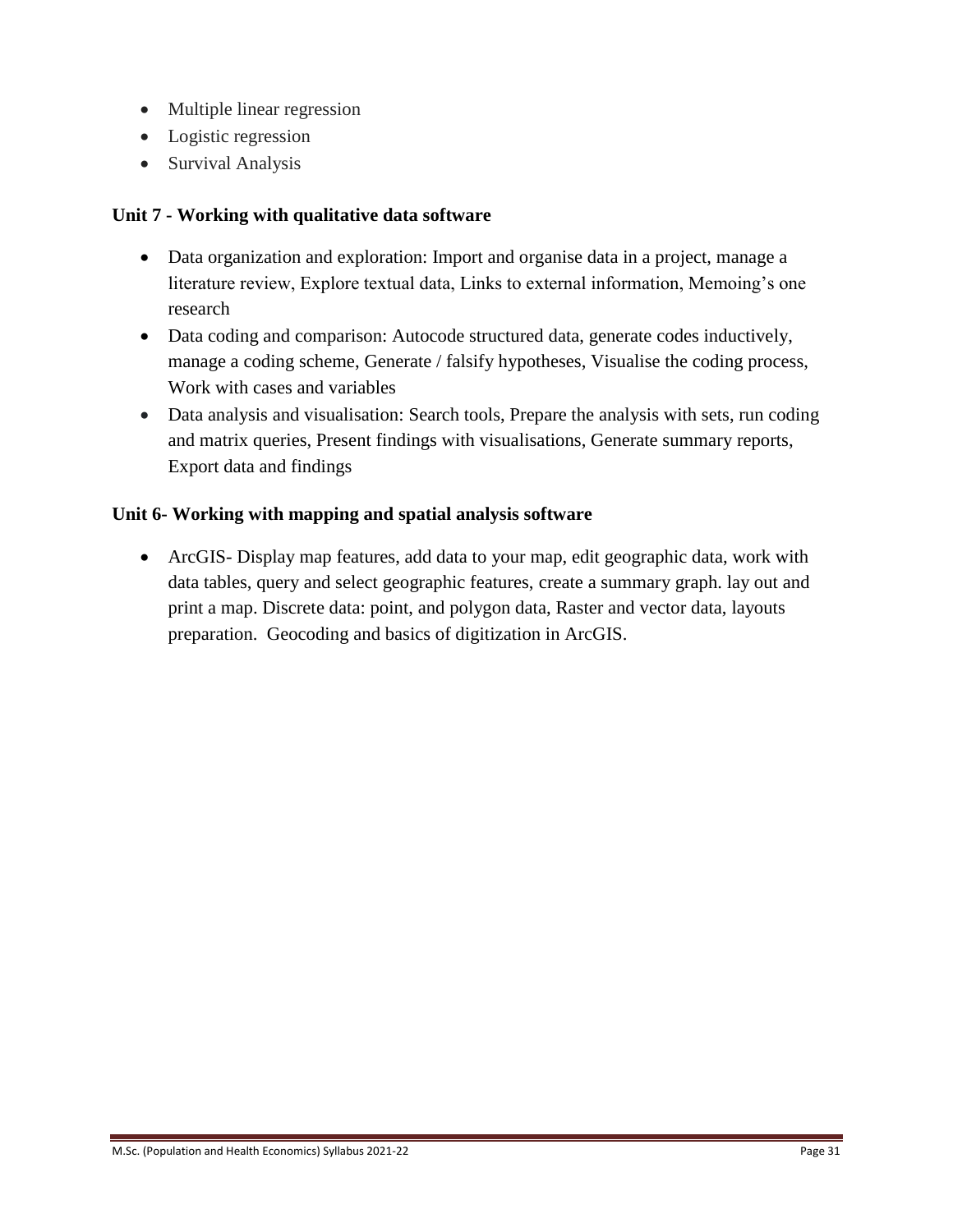## **Paper 4.3 - Health Economics-III (Insurance, Actuarial, Health and Ecology)**

One of the objectives of this course is to impart the knowledge on economics of health insurance in detail to make the students understand how health insurance market actually works. The economic consequences of critical illness and prolonged illness also will be covered. Another extremely important intake from this course will be two entirely devoted modules on health and ecology and the interlinkages between health and environmental policy.

### **Unit 1: Economics of Health Insurance**

- Competitive health insurance and risk adjustment, standard and sub-standard risk
- Demand and supply of health insurance, asymmetric information and agency, market insurance, Market Failures, Asymmetric information, Adverse selection within health insurance, the market for lemons, full coverage, partial coverage, moral hazard, Incidence of a Tax Theory Applied to Employer-Sponsored Health Insurance, Target Effectiveness and Target Efficiency Applied to Covering the Uninsured, Social insurance
- Pricing Health Insurance Product
- Self-insurance and protection, employment based insurance, health insurance in India
- Health insurance in India: Private insurance, community-based insurance schemes

#### **Unit 2: Economics of critical illness, prolonged illness, chronic disease**

- The economic consequences of chronic disease, critical illness, prolonged illness
- The rational for public policy intervention
- Cost effectiveness of intervention
- Effectiveness of Insurance

### **Unit 3: Ecology and Health**

- Health production function
- Exposure, dose and response
- Indoor and outdoor air pollution; effects of air pollution on children, adults
- Effects of climate variability and climate change on mortality and morbidity
- Environmental toxicology; environmental carcinogenesis;
- Water-borne diseases; municipal, industrial and hazardous waste health implications
- Prevention and Control of Environmental Occupational health issue-Food safety, food contamination-Waste management, POET variables- Population, Organisation, Environment and Technology.

### **Unit 4: Health and Environmental Policy – Inter-linkages**

Global policy initiatives: national environmental and health action plans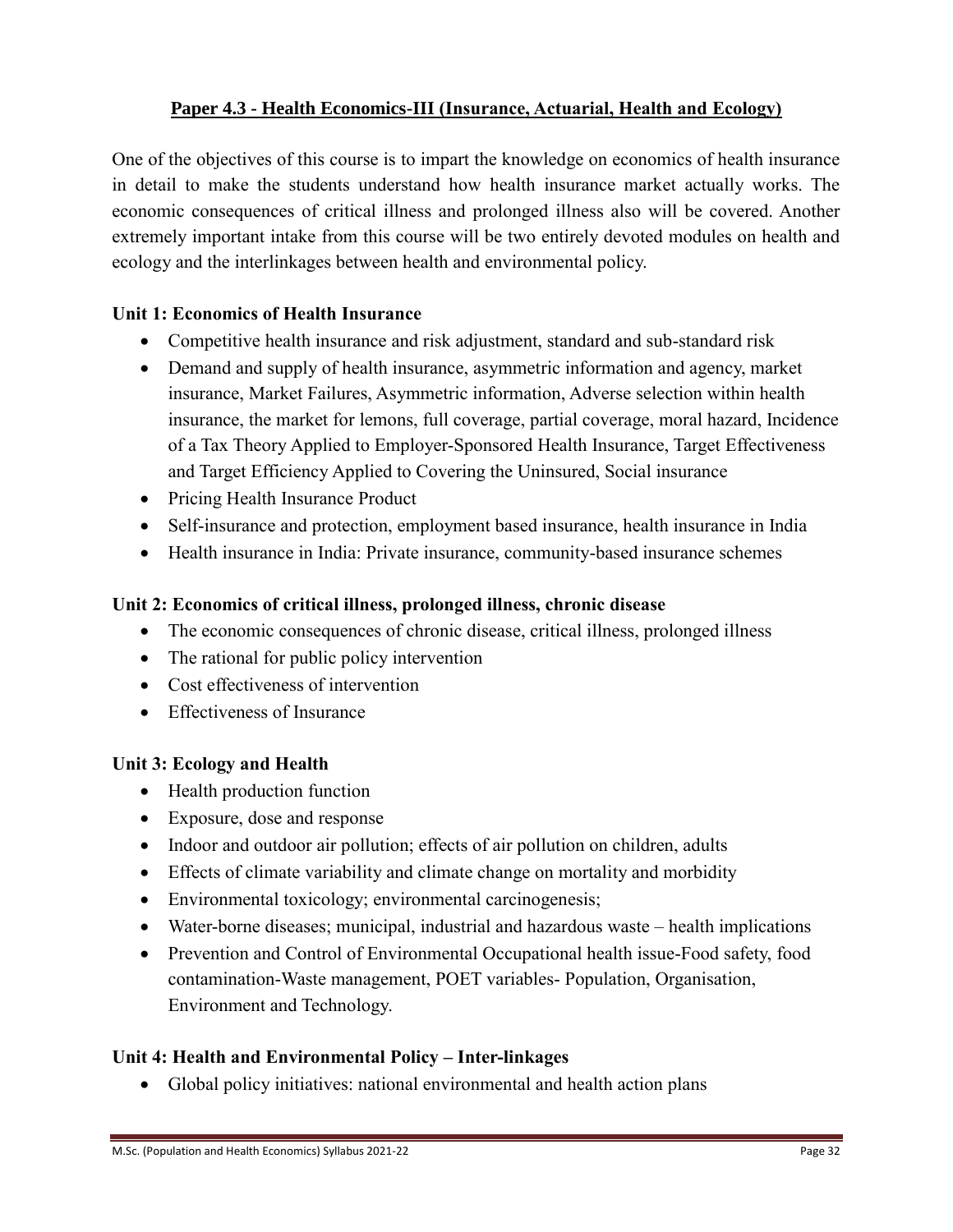- Health impacts from Air and water pollution;
- Variations in the weather and impact on mortality
- Disease incidence;
- Economic and health effects of weather related disturbances
- Environmental health
- Global changes in environment and the third world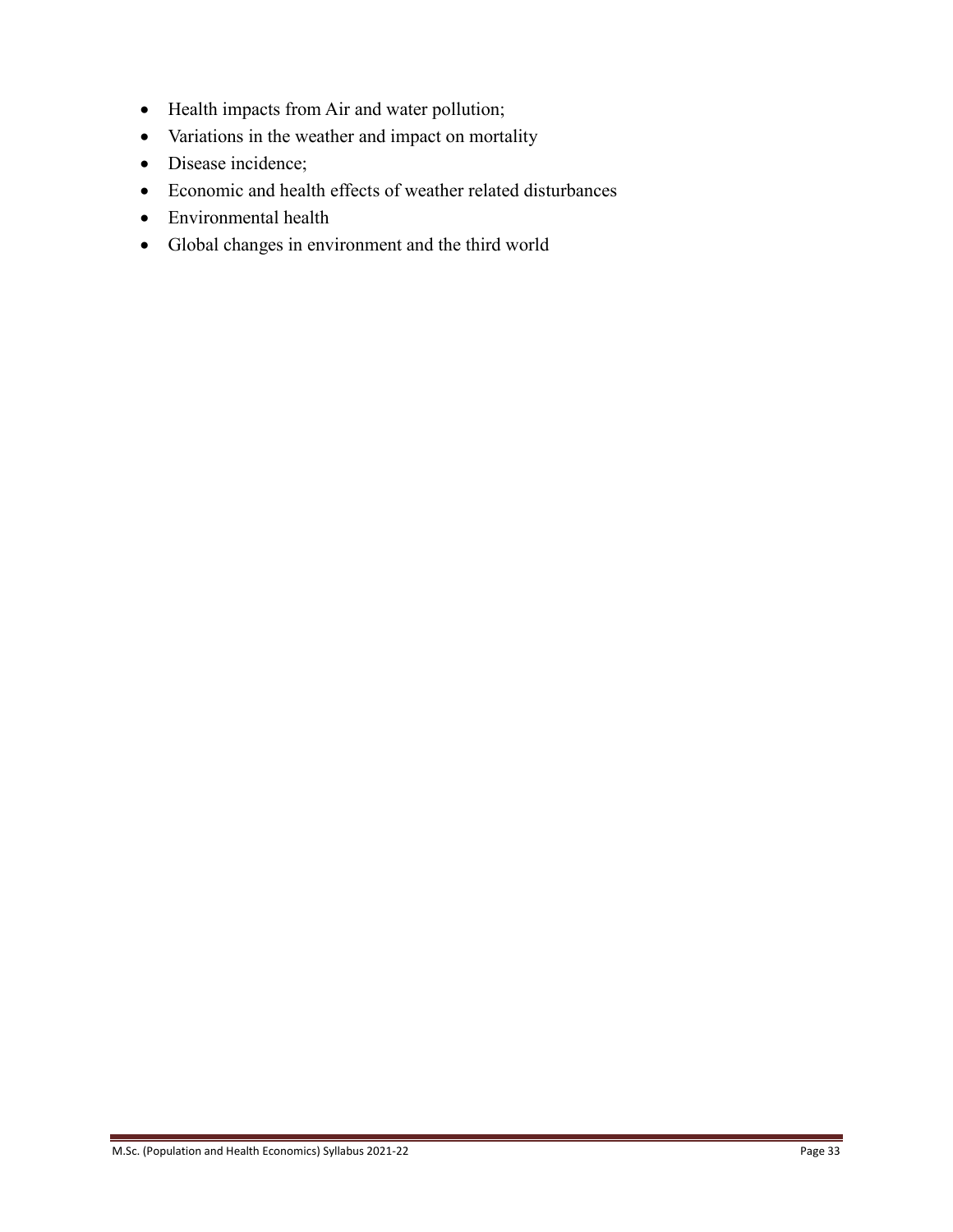# **Paper 4.4 - Term Paper**

**This will be in consultation with the Faculty**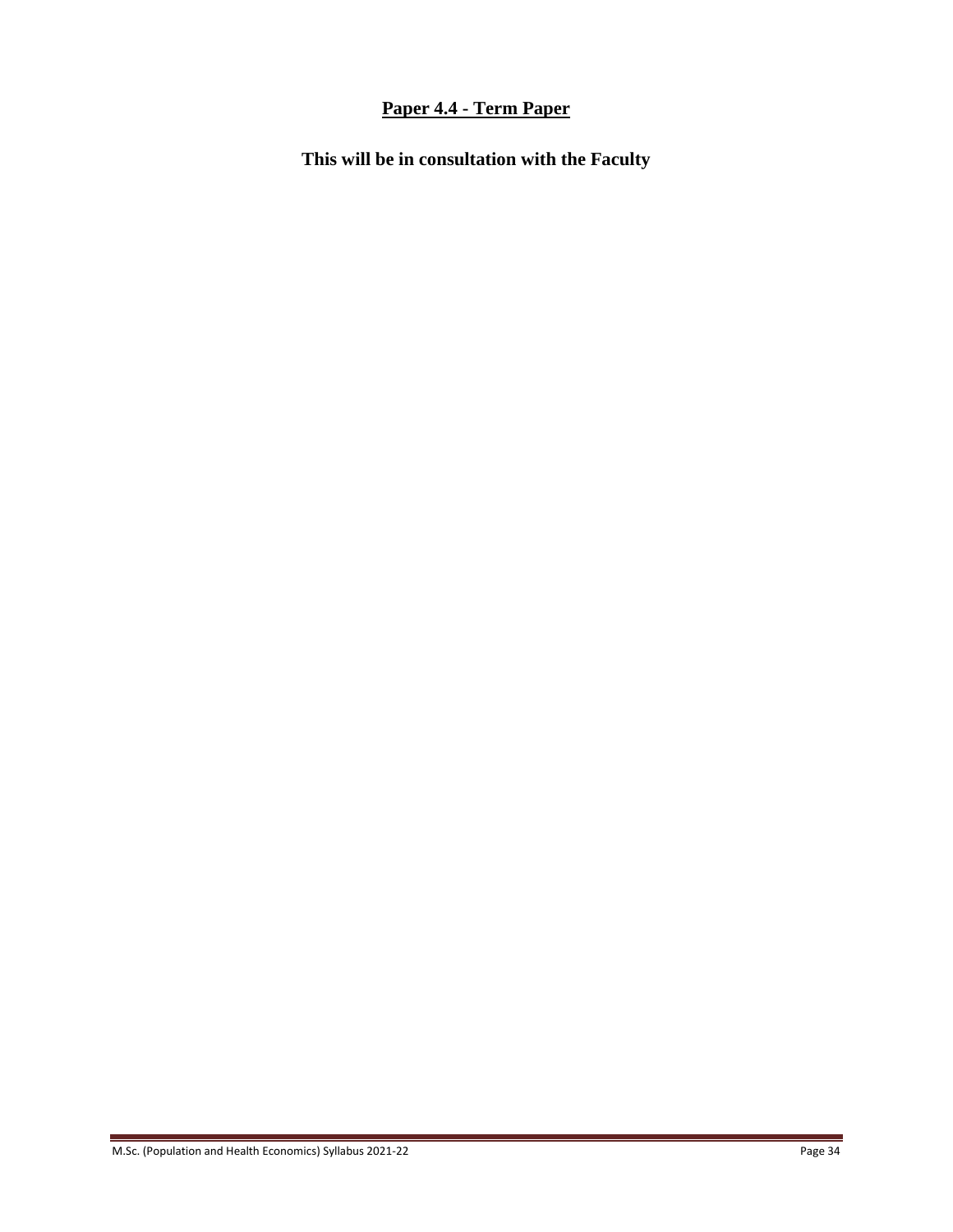## **Elective Papers**

### **Elective 1. Behavioural Economics**

This course introduces the concepts of behavioural economics and their importance in economic decision-making in case of risk, uncertainty and strategic interactions. It particularly tries to explain economic choices which deviate from predictions of neo-classical economics. It also attempts to incorporate insights from sociology, institutions, evolutionary psychology to understand human behaviour and offer directives for better developmental outcomes. It also discusses standard research methods of the subject viz. laboratory and field experiments to understand their contribution to the advancement of the subject.

#### **Unit 1: Introduction: decision-making theories**

- Neo-classical economics rationality assumption, optimization
- Origin of Behavioural economics Bounded Rationality, Rationality in Psychology and Economics by H. Simon
- Duel System theory, Prospect theory

#### **Unit 2: Decision-making under risk and uncertainty**

- Heuristics and Biases programme- Representativeness, Availability, Anchoring and adjustment, mental accounting
- Biases: Overconfidence, Confirmation bias, Framing, Status Quo Bias, Endowment Bias, Self-Control Bias
- Fallacies: conjunction and disjunction fallacies, gambler's fallacies

### **Unit 3: Inter-temporal choices**

- The discounted utility model, exponential discounting
- Hyperbolic discounting

### **Unit 4: Strategic interactions**

- Fairness, trust, cooperation, reciprocity, altruism
- Norms and Culture

#### **Unit 5: Applications of Behavioural Economics**

- Introduction to Behavioural Labour Economics, Behavioural Finance
- Taxation and the contribution of Behavioural Economics
- Choice architecture: The role of nudging
- Public Policies: Psychological and social perspectives on policy in the area of Poverty, Health, Climate Change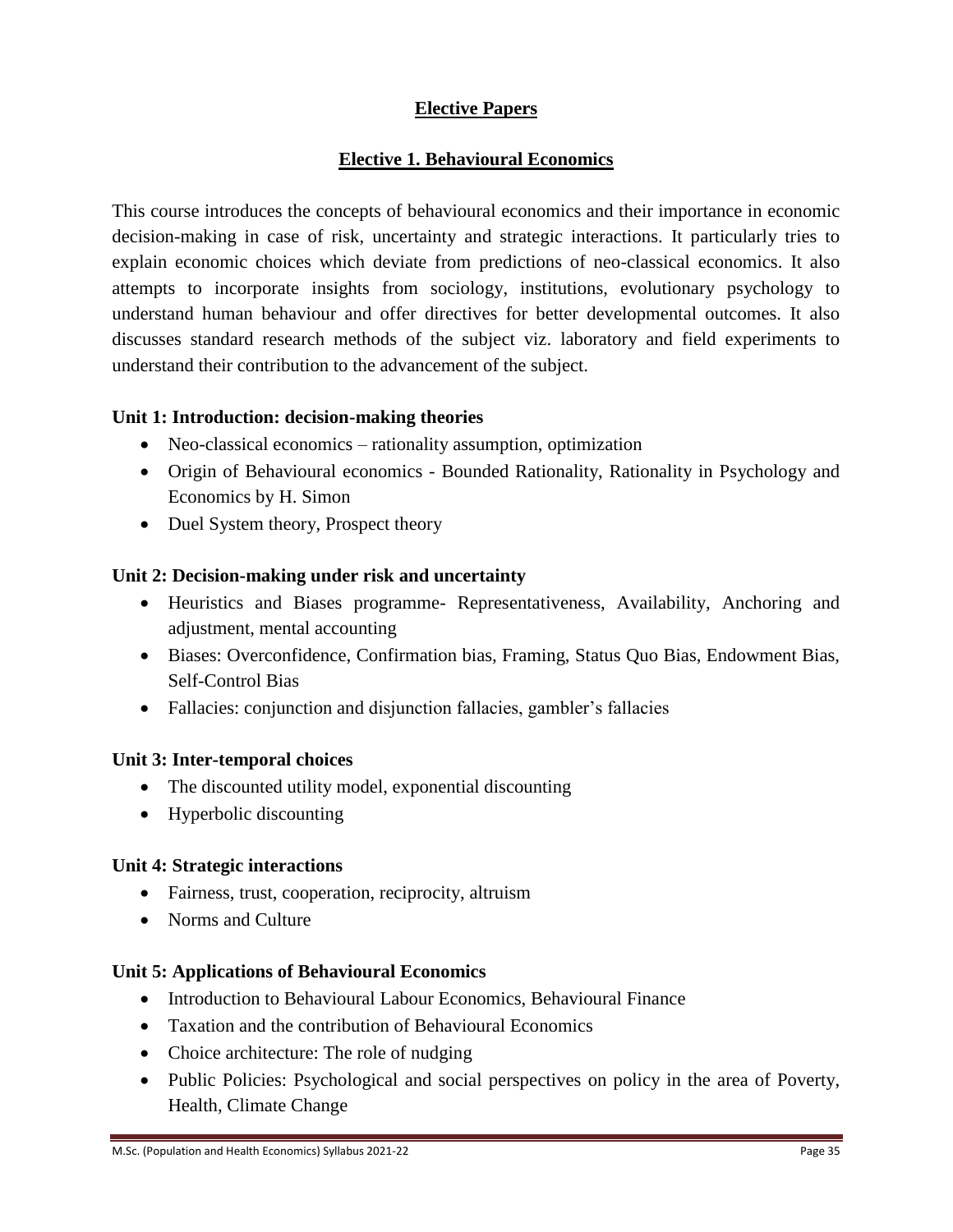## **Unit 6: Research methods for behavioural economics**

- Survey: hypothetical choices, self-reported perceptions & biases
- Laboratory experiments Precepts of laboratory experiments, internal and external validity
- Field experiments Randomized Control Trails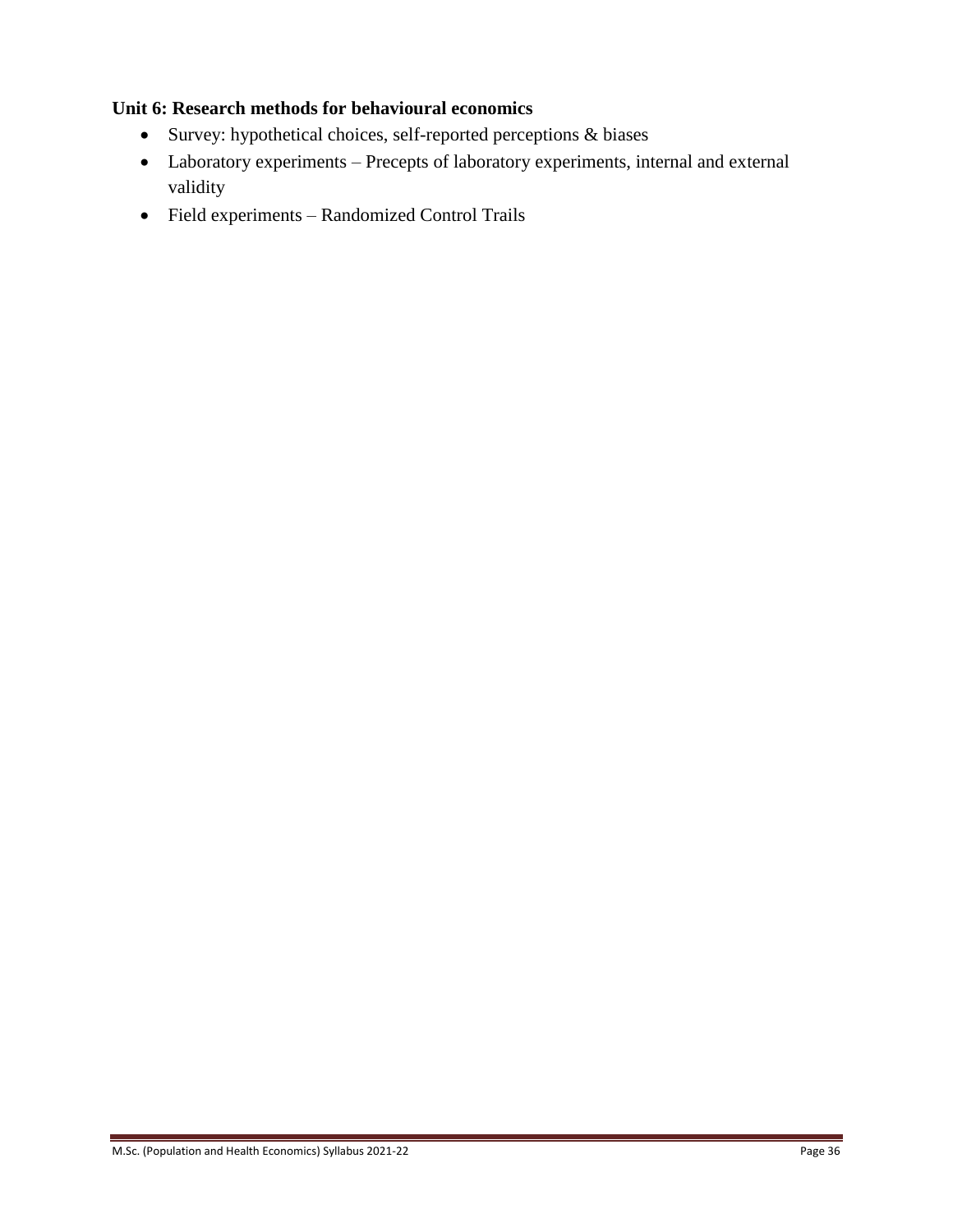### **Elective 2. Social Exclusion and Inclusive Policy**

Indian society is characterized by a highly entrenched system of social stratification. This created the hindrances and denied the access to economic, cultural and educational resources to the disadvantaged groups of the society particularly, the scheduled castes, scheduled tribes, women, minorities, physically challenged and old aged groups. To understand their problems, we need to study the components of social exclusion and to formulate policy paradigms for their inclusion in the economy. This course is designed to give basic understanding of the phenomenon of 'social exclusion'. It will make possible to create awareness about the social excluded people from an economic and social policy perspective as well as to analyze social inclusive policy for them.

### **Unit 1: Understanding Social Exclusion**

- Conceptualizing Social Exclusion, Origin and Basis of Social Exclusion; Forms of Social Exclusion:
- Religion, Race, Caste, Gender, Ethnicity, Region, Culture, Language, Disability, Migrants and
- Refugees; Excluded Groups and Socio- Economic Disparities: Scheduled Castes, Tribals, Minorities, Women, Old Aged and the Physically Challenged; Contemporary Discussions on Social Exclusion

### **Unit 2: Theoretical Perspectives on discrimination**

 Economics of Discrimination; Marxist and Liberal Perspective; Capability Approach and Theories of Poverty; Economic Justice, Economic Freedom and Welfare; Social Choice and Human Rights Approach

### **Unit 3: Social Exclusion of Caste, Tribe and Minority**

• Indian society: Social Order in Caste, Tribe and Minority; Caste System as an Institution of Exclusion; Exclusion of Tribes: Nation-State Formation, Industrialization, Urbanization, Globalization etc.; Dimensions of Exclusion for Marginality: Development, Issues of Identity and Human Rights Violation

### **Unit 4: Dimensions of exclusions and inclusive policy perspectives**

 Scheduled Castes, Minorities and Affirmative Action; The Question of Reservation and Affirmative Action – Constitutional Provisions and Contemporary Debates with reference to the Mandal Commission Report and the Sachar Committee Report; Labour Market Discrimination, Wage Differentials, Problems of Employability, Social Security and Pension; Access to Finance, Micro Finance and Financial Inclusions of the Excluded People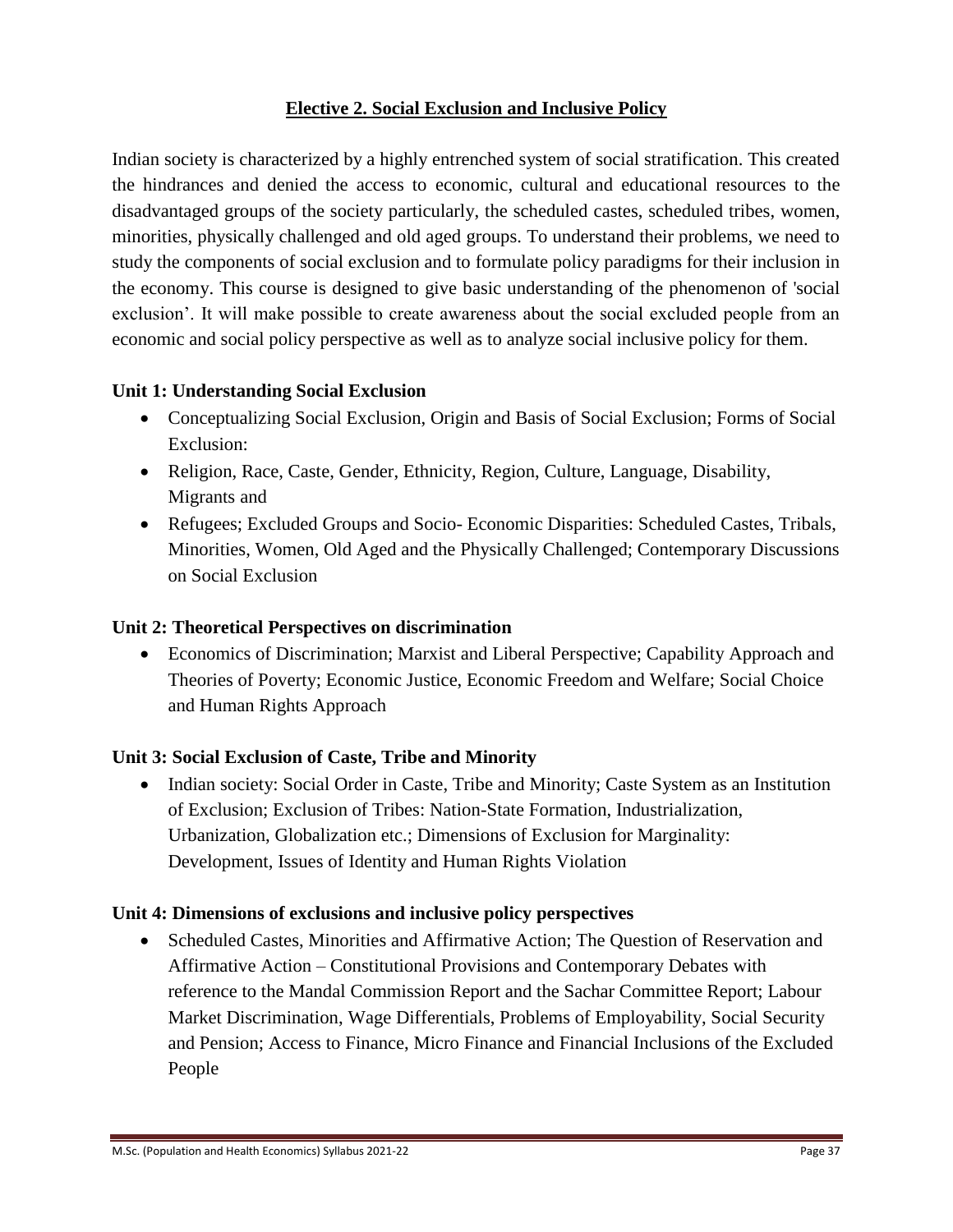### **Unit 5: Physically challenged and Old Aged Social Exclusion**

 Physically Challenged and Social Exclusion: Constitutional Provisions, National and State Policies and Social Security Policy; Community Support, Awareness and Assimilation Activities; Aging: Social and Economic Exclusion; Gerontology Outlook in Policy Framework: Government Laws and Welfare Programmes

### **Unit 6: Institutions and Inclusive Policies**

• Inclusive Policy Agenda: United Nations Organization, Constitutional Provisions, Nodal Government Agencies and Planned State Interventions; Human Rights Framework, Affirmative Action and Reservation Policies; Designing Innovative Strategies for Inclusive Policies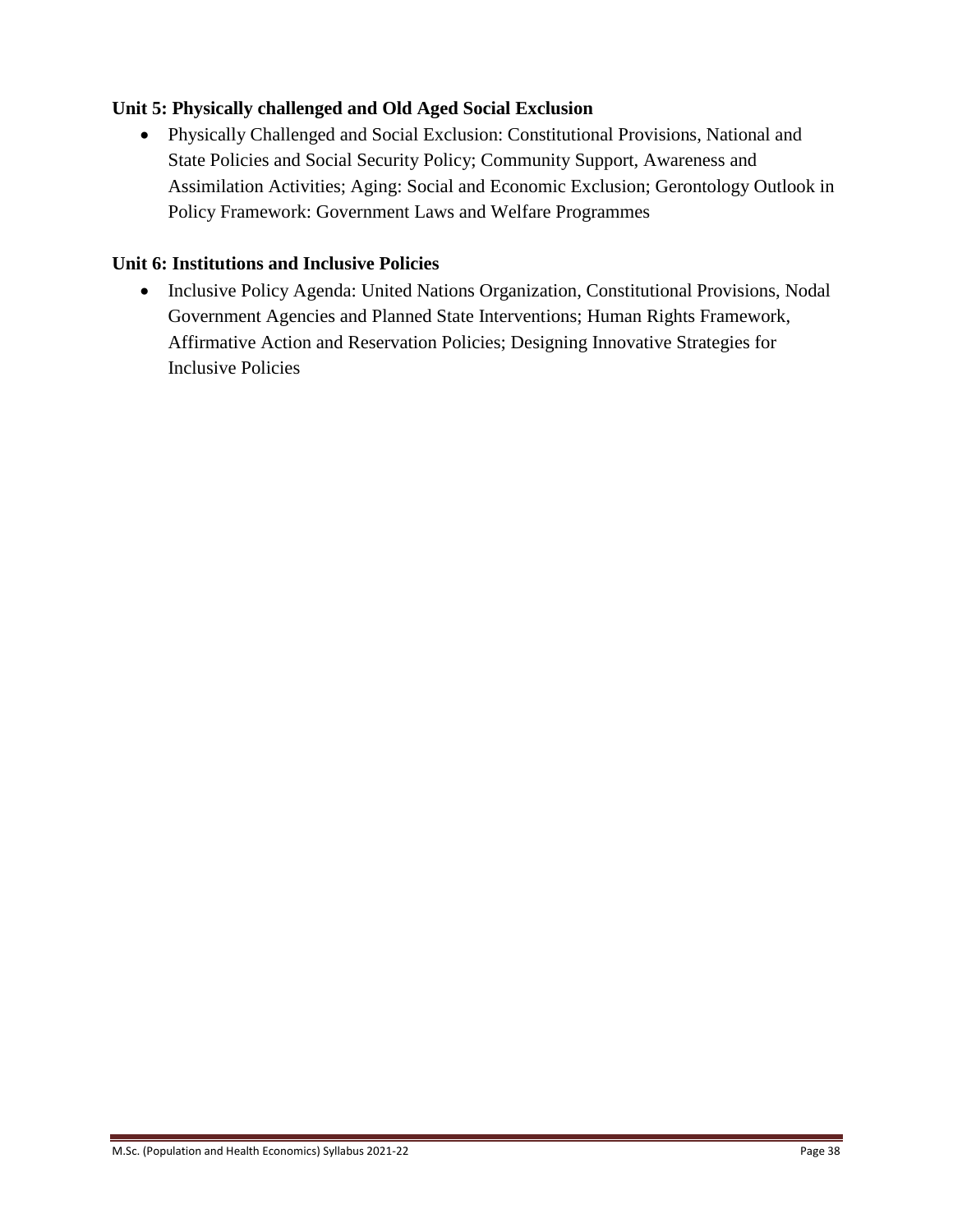### **Elective 3 - Academic Writing - (Swayam Platform)**

[https://onlinecourses.swayam2.ac.in/cec20\\_ge29/preview](https://onlinecourses.swayam2.ac.in/cec20_ge29/preview)

#### **Course Objectives**

- 1. To differentiate between various kind of academic writings.
- 2. To identify and avoid the plagiarism.
- 3. To practice the basic skills of performing quality literature review.
- 4. To practice the basic skills of research paper, review paper and thesis writing.
- 5. To target the research work to suitable journal and communicate for publication
- 6. To practice the Time and team management.
- 7. To practice digital writing or develop Open Educational Resources (OER).
- 8. To write research proposals, conference abstract and book chapters/ book proposals.

#### **Course Duration 15 week - Credits: 04**

#### **Week 1**

Academic & research writing: Introduction; Importance of academic writing; Basic rules of academic writing

#### **Week 2**

English in academic writing I & II; Styles of research writing

#### **Week 3**

Plagiarism: Introduction; Tools for the detection of plagiarism; Avoiding plagiarism

#### **Week 4**

Journal Metrics

#### **Week 5**

Author Metrics

#### **Week 6**

Literature review: Introduction, Source of literature; Process of literature review

#### **Week 7**

Online literature databases; Literature management tools

#### **Week 8**

Review Paper Writing, I & II

#### **Week 9**

Research paper writing I, II, III

#### **Week 10**

Referencing and citation; Submission and; Post submission

#### **Week 11**

Thesis Writing I, II & III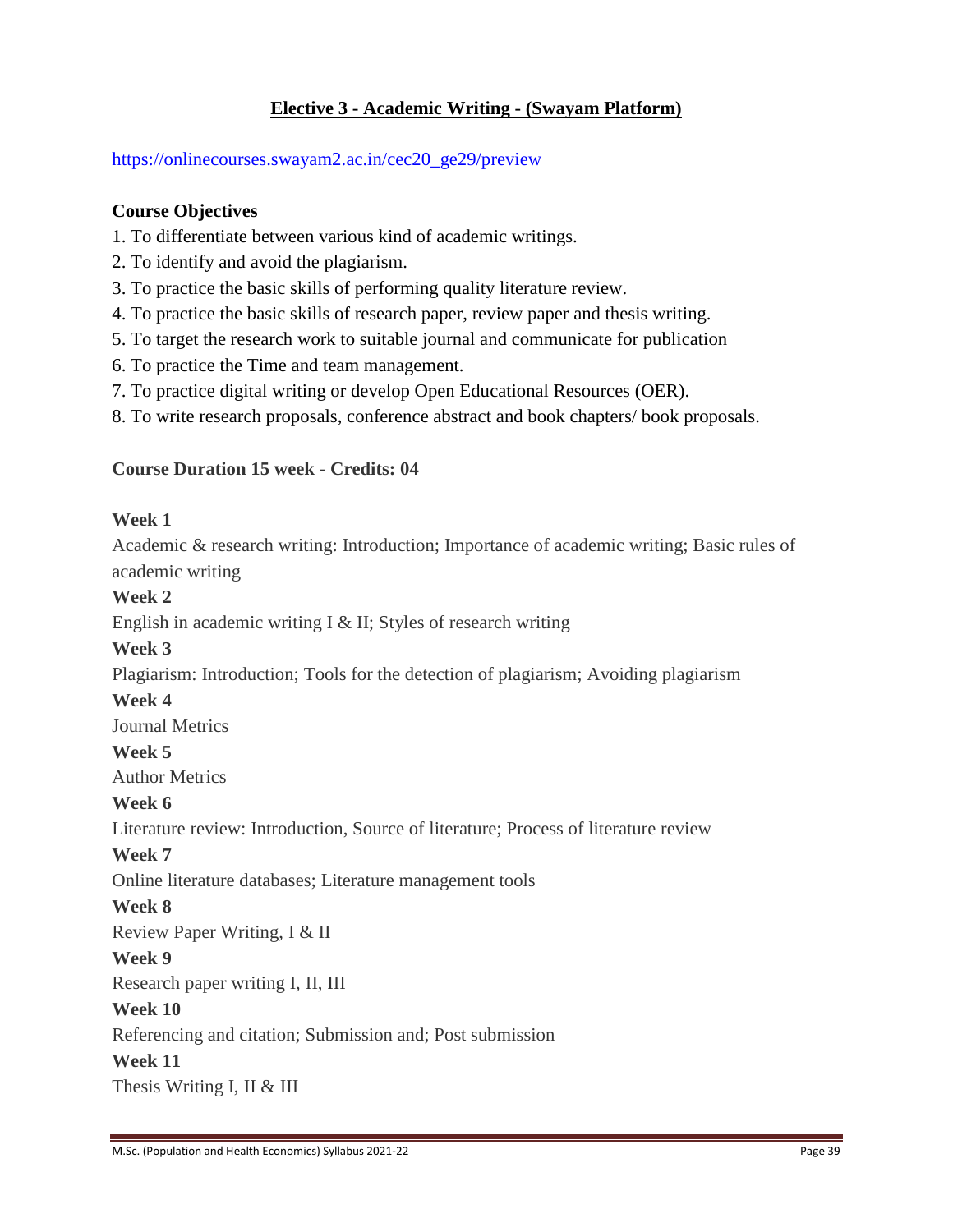## **Week 12**

Empirical Study I, II & III

## **Week 13**

Challenges in Indian research & writing; Team management (mentor and collaborators); Time Management

## **Week 14**

Research proposal writing; Abstract/ Conference Paper/ Book/ Book Chapter writing; OERs: basic concept and licenses

# **Week 15**

Open Educational Resources (OERs) for learning & Research; OERs development I & II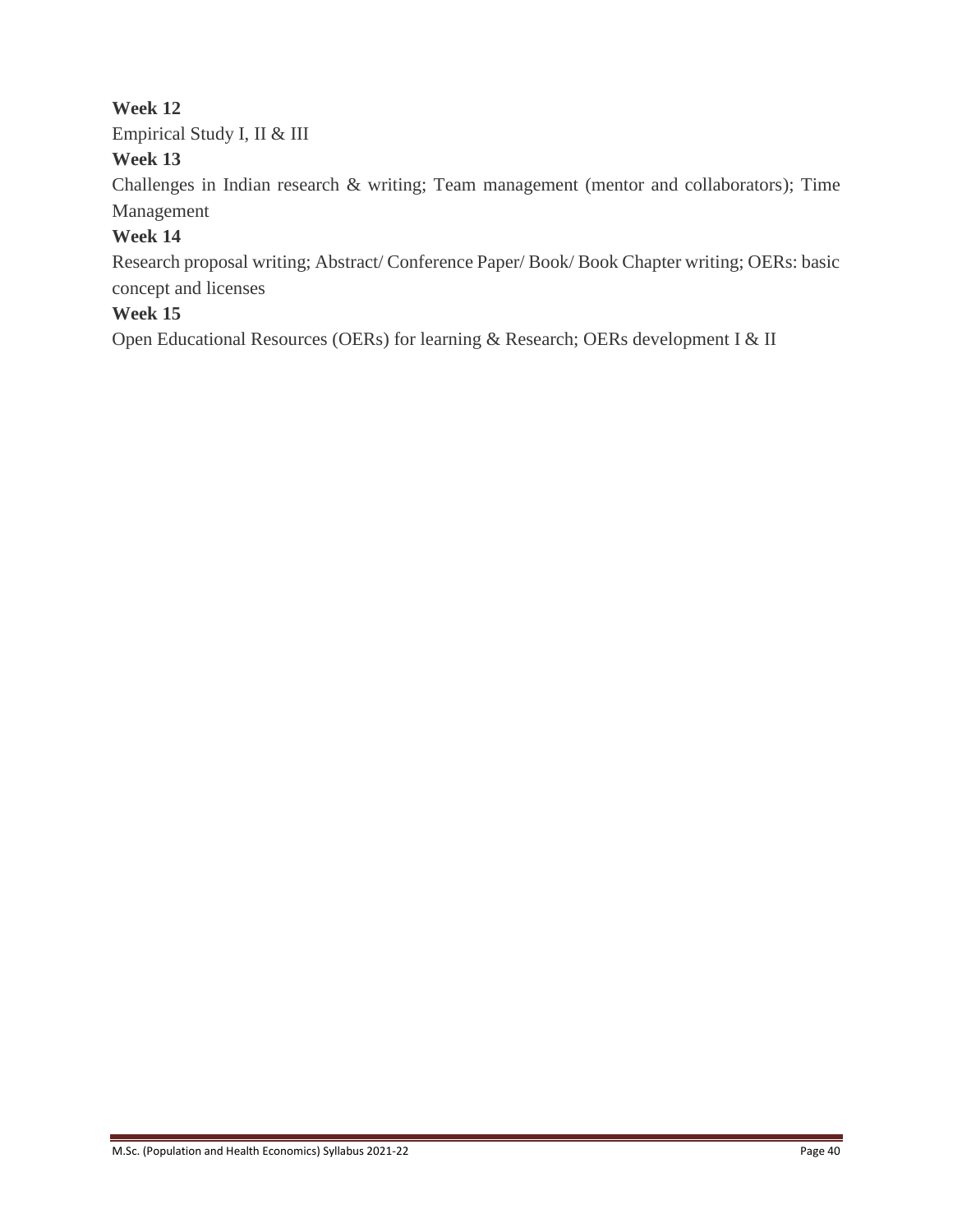### **Elective 4 - Accountancy and Financial Statement Analysis**

The course aims at providing basic understanding of various essential concepts of accountancy and preparation of accounting statements, introduction to accounting standards and IFRS framework of accounting.

### **Unit 1: Basic Principles**

• Financial Accounting & Accounting Standards- Accounting Equations - Users of Accounting Statements, Importance - Objectives and Principles - Accounting Concepts and Conventions - Principle of Double Entry Book Keeping, Trends in Accounting principles, GAAP, IFRS, IAS

### **Unit 2: The Accounting Process**

• Preparation of Books of Original Records: Journals - Subsidiary Book - Problems on Cash Book and Petty Cash Book - Ledgers & Trial Balance - Classification of Capital and Revenue Expenses - Final Accounts with Adjustments

### **Unit 3: Preparation of Final Accounts/Statement**

• Sole traders with Basic Adjustments Preparation of Final Accounts / Statement of Companies (Both Horizontal & Vertical Form of Financial Statements) - Brief Introduction to Partnership Account- Accounting for small, medium and large companies

### **Unit 4: Statement of Changes in Funds**

• Funds Flow Statement - Cash Flow Statement - Problems with Basic Adjustment on FFS and CFS - Statement of Changes in Working Capital - Funds from Operations - Paid Cost and Unpaid Costs - Distinction Between Cash Profits and Book Profits - Preparation and Analysis of Cash Flow Statement and Funds Flow Statement.

## **Unit 5: Depreciation & Inventory Valuation**

• Concepts & Methods of Depreciation - Problems on Straight Line & WDV Methods -Inventory - Concepts & Methods - Problems on LIFO, FIFO and Weighted Average - Valuation of Fixed Assets- Current and Non -current assets and liabilities- Tangible v/s Intangible assets - Depreciation of Fixed Assets and Methods of Depreciation - Inventory Valuation: Methods of Inventory Valuation and Valuation Of Goodwill - Methods of Valuation of Goodwill.

## **Unit 6: Analysis of Companies' Annual Reports**

• Provisions of the Companies Act 1956 - Provision Affecting Preparation - Presentation  $\&$ Analysis of Audit Reports & Directors' Reports.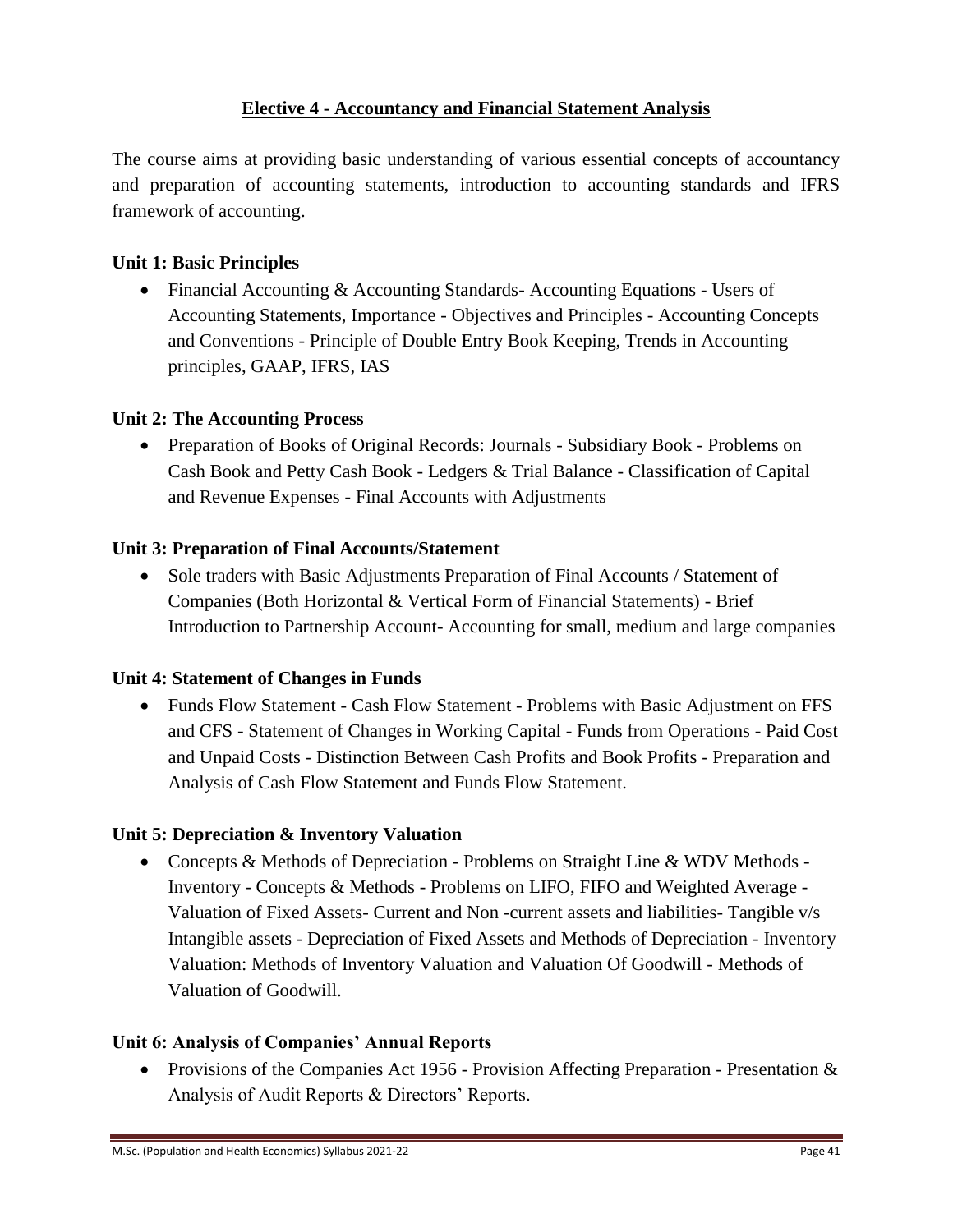#### **Unit 7: Financial Analysis of Financial Performance of a Firm**

 Different Tools - Ratio Analysis - Different Types of Ratio's - Inter-Relation Between Ratio's - Due-point Analysis - Common Size Statement of Inter Firm and Intra Firm - Internal Revenue Code-Interpretation of Financial Statements From Investor and Company Point of View - Horizontal Analysis and Vertical Analysis of Company Financial Statements - Liquidity, Leverage, Solvency and Profitability Ratios - Du Pont Chart - A Case Study on Ratio Analysis

#### **Unit 8: Accounting of Foreign Currency Transactions**

 Accounting of Foreign Operations, Process and Translation Risks, Consolidation of Foreign with Domestic Financial Statements, IFRS and Accounting of International **Transactions**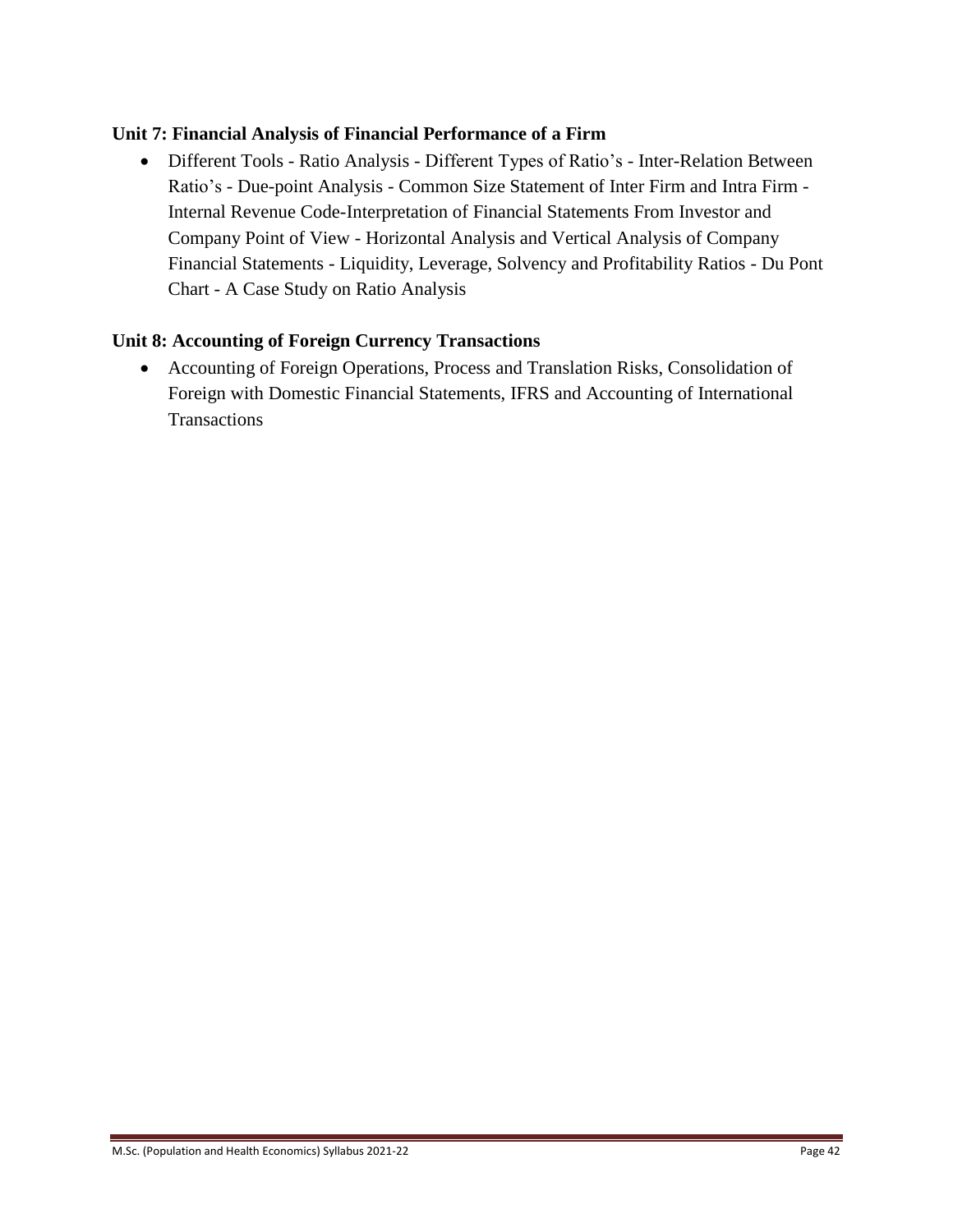## **Elective 5 - Business Analytics**

This Learning path enables participants to gain three critical skills: data analysis and problem solving framework, the ability to perform descriptive analytics and visualization, and the expertise to build and implement the most widely used data science and machine learning algorithms in use today, with R

### **Unit 1 - The need for Analytics and Understanding Analytics**

- Decision Making Heuristics and Biases
- The need for analytics
- Impact of analytics on business
- Being analytically competitive
- The difference between analytics and BI
- Introduction to the business Analytics model
- Types of analytics
- Models and algorithms in Analytics
- The Analytics Methodology

#### **Unit 2 - Tool and Tech Landscape**

- A review of technology used in data storage, data processing, and data science
- Popular tools used in Data Science and when to use each

### **Unit 3 - Descriptive Analytics with excel and Tableau**

- An introduction to Tableau
- Using descriptive statistics in analysis and reporting
- Advanced reporting with Tableau

#### **Unit 4 - R programming**

- An introduction to R
- Importing and exporting data in R
- Data Manipulation with R
- Advanced Data Manipulation with R
- Data Visualization with R

### **Unit 5 - Data Pre-processing**

- Data Exploration and Assessment for Data Science
- Identifying and dealing with noise in Data
- Preparing data for Data Science Modelling